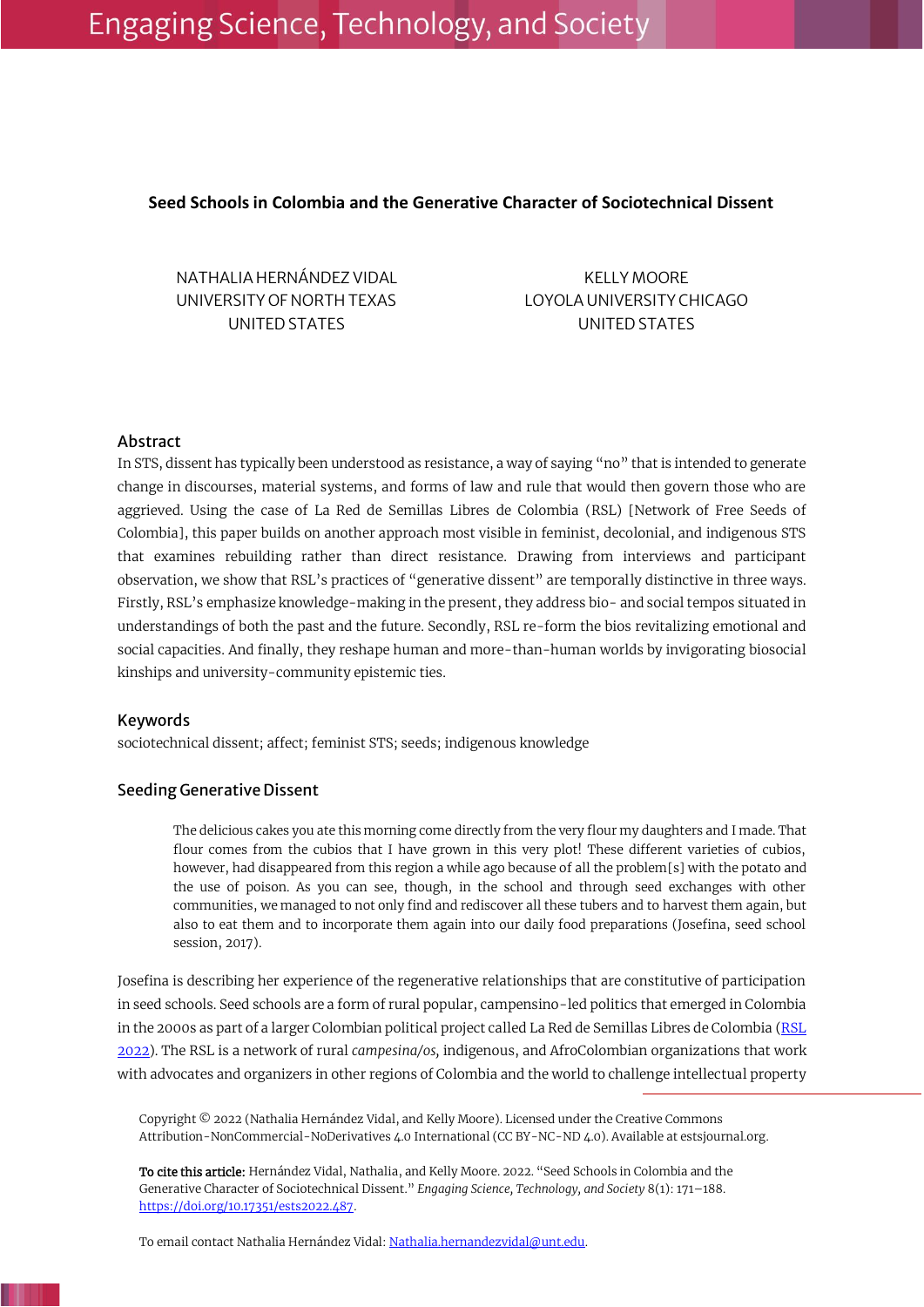<span id="page-1-22"></span>regimes (IPR) around seeds. In Colombia, the IPR requires that all commercial seeds not only be registered with the government, as in other Latin American countries [\(Wattnem 2014\)](#page-16-0), but that they be tested in accordance with biosecurity protocols to certify that they are free from disease and safe for human use. This means that the seeds are controlled by the state and to be understood through the logics of insecurity/security and commercial value. This displaces epistemologies, social meanings, aesthetics, and community relationships *of* and *with* seeds that have long sustained rural communities in Colombia.

Seed schools have played a key role in challenging the IPR by protecting local varieties of seeds, and discouraging the use of genetically engineered (GE) seeds. In these itinerant, irregularly scheduled events, which can take place at a home, a school, market, or other places, *campesina/os* build relationships between people and seeds. Participants learn about seed and socio-environmental legislation, share and exchange newfound or forgotten local seed varieties, and tell seed stories about their meaning and uses; they talk while showing *why* and *how* pollination matters and seed saving techniques, and sometimes participants are shown where the seeds are growing. Many of the schools end with an often joyful meal made by the participants.

Josefina's excitement about re-discovering seeds and sharing a meal made from them might not be considered a form of technopolitical dissent as it is traditionally understood in STS. In this older view, dissent is frequently conceptualized as criticisms *of* and actions *against* political and epistemic systems, often by forcing the powerful people and institutions to grant concessions such as legal and bureaucratic change. STS has tended to examine these expressions in their confrontational forms in public spheres such as courtrooms or legislative bodies, in which people who are not scientists use lawsuits, demonstrations, and other means to force those in power to meet their demands [\(Epstein 1998;](#page-13-0) [Frickel and Moore 2006;](#page-13-1) [Aranciaba and Motta](#page-11-0)  [2018;](#page-11-0) [Chen 2011;](#page-12-0) [Ottinger 2013;](#page-15-1) [Mukherjee 2016\)](#page-15-2). Similarly, analyses of dissent among scientists over scientific or sociotechnical issues often focus on the how and why scientists go against mainstream viewpoints in an explicit fashion [\(Moore 2008;](#page-15-3) [Oreskes and Conway 2010;](#page-15-4) [Parthasarathy 2017;](#page-15-5) [Schmalzer,](#page-15-6)  Chard, [and Bothelo 2018\)](#page-15-6).

<span id="page-1-20"></span><span id="page-1-18"></span><span id="page-1-17"></span><span id="page-1-16"></span><span id="page-1-15"></span><span id="page-1-14"></span><span id="page-1-9"></span><span id="page-1-7"></span><span id="page-1-5"></span><span id="page-1-1"></span>This framework owes much to northern liberal political theory, in which extant institutions are sources of power, and the end goal of dissent is to compel institutions to generate knowledge, technology, and rules that respond to the demands of those outside the institutions. This *institutionalist* perspective on dissent often features expert analysis, including the role of university-trained scientists as critical intermediaries between contending groups [\(Bogner and Menz 2010;](#page-12-1) [Frickel, Torcasso, and Anderson 2015;](#page-13-2) Kim, Kim, [and Song 2020;](#page-14-0) [Suryanararayan and Kleinman 2013\)](#page-16-1).

<span id="page-1-21"></span><span id="page-1-19"></span><span id="page-1-13"></span><span id="page-1-12"></span><span id="page-1-11"></span><span id="page-1-10"></span><span id="page-1-8"></span><span id="page-1-6"></span><span id="page-1-4"></span><span id="page-1-3"></span><span id="page-1-2"></span><span id="page-1-0"></span>But technopolitical reformation is not only a matter of seeking concessions from the powerful, and dissenting is not only concerned with protestation and institutional targets for that matter. Other perspectives on dissent—such as the ones drawing from the Foucauldian tradition—portray dissent as an expression of autonomy that is always present in everyday life but also takes more explicit forms, and is concerned with how people avoid, in everyday individualized and larger-scale collective activities, being governed in a particular way [\(Foucault 1975;](#page-13-3) [Abu-Lughod 1989;](#page-11-1) [Butler 2009\)](#page-12-2). Governance, in this case, refers partly to standards, rules and other discourses, as well as their material expression. It also refers to how groups escape discipline through changing the terms of discourse and practice [\(Foucault 1975;](#page-13-3) [Benjamin 2016;](#page-12-3) [Coburn et al. 2013;](#page-12-4) [Pérez-Bustos et al. 2019;](#page-15-7) [Kimura 2017;](#page-14-1) [Green 2020\)](#page-13-4).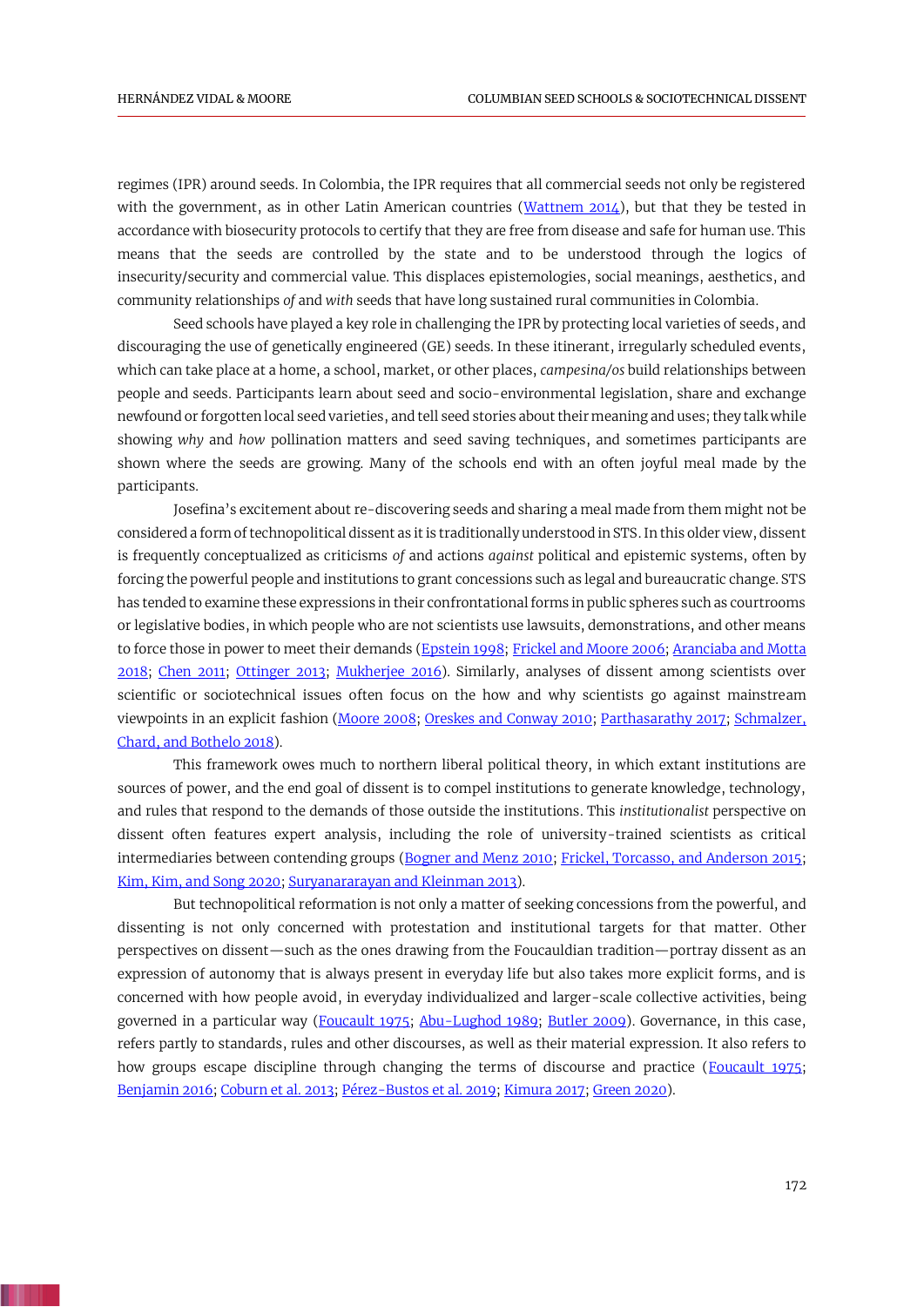<span id="page-2-20"></span><span id="page-2-17"></span><span id="page-2-14"></span><span id="page-2-13"></span><span id="page-2-10"></span><span id="page-2-9"></span><span id="page-2-7"></span><span id="page-2-4"></span><span id="page-2-2"></span>Foucauldians have drawn attention to what are sometimes called "alternative" systems (a concept that also places the powerful at the center of the analysis). This form of dissent encompasses practices that materially address problems and build social relationships that are not under the direct control of corporations or state governance [\(Hess 2007;](#page-14-2) [Mártinez-Torres and Rosset 2014;](#page-14-3) [Phillips 2016;](#page-15-8) [McCune and](#page-14-4)  [Sánchez 2019\)](#page-14-4). Examples include: (i) critical database formation and systems for generating public knowledge about environmental and indigenous issues [\(Wylie et al. 2014;](#page-17-0) Environmental Data and Governance Institute [2020;](#page-13-5) Public Lab [2020;](#page-15-9) Civic Laboratory for Environmental Action Research (CLEAR) [2020;](#page-12-5) United States Indigenous Data Sovereignty Networ[k 2020\)](#page-16-2); (ii) utopian communities that aim to use and advance science [\(Reider 2009\)](#page-15-10); (iii) community technology and collaboration experiments [\(Fair Tech](#page-13-6)  [Collective 2020\)](#page-13-6); (iv) health projects undertaken by communities without major support from NGOs, corporations or governments, such as the redevelopment of midwifery in the USA [\(Kline 2019\)](#page-14-5), and the local development of low-cost, community-appropriate technologies that undermine the capacities of dominant groups to control knowledge systems [\(Williams and Moore 2019;](#page-16-3) [Medina, Da Costa Marques and Holmes](#page-14-6)  [2014;](#page-14-6) [Mártinez Torres and Rossett 2014\)](#page-14-3).

<span id="page-2-19"></span><span id="page-2-15"></span><span id="page-2-11"></span><span id="page-2-8"></span><span id="page-2-5"></span><span id="page-2-1"></span>Dissent, in these cases, is about building, creating, and sustaining just technosocial relationships, the antithesis of the *gens* of capitalism—its mechanisms and means of creating relationships—that Bear et al. [\(2015](#page-11-2)) illuminate. Generative dissent is thus a "yes" that can co-exist with the "no" of more institutionalized forms of dissent. We wish to emphasize the *socio-epistemic process* of making new sociotechnical systems, not only their outcomes, and to emphasize their deeply creative and sometimes often joyful qualities that can revitalize practical knowledge and senses of power and connection between the bios, culture, and imagination that are critical for survival and for future projects and struggles. We refer to this form of dissent as "generative" (see [Eglash 2016](#page-12-6) for a different use of generative STS).<sup>1</sup>

<span id="page-2-3"></span>More formally, generative dissent is concerned with *knowledge making in the present*, but draws on the past, and anticipates the future(s). Generative processes are *reformations of the bios*, conceptualized as revitalized emotional and social capacities to shape the human-nonhuman world. Finally, attention to the generative necessarily requires attention to the *reformations of biosocial kinships and of relationships between those formally trained in a topic, and in a community*. In drawing attention to these qualities, we are extending feminist, indigenous, and critical race STS scholarship that has identified related practices. These include education related to place and meanings [\(Barnhart and Kawagley 2008\)](#page-11-3), the concept and practice of (the generative form of) alter-life [\(Murphy 2017\)](#page-15-11), and the emphasis among some STS analysts about the importance of knowledge as something emplaced, that it avoid western notions of time as the starting points for research, and that the knowledge be connected to the values of its producers [\(Williams 2019;](#page-16-4) TallBear [2014;](#page-16-5) [Coburn et al. 2013;](#page-12-4) [Gibson 2019;](#page-13-7) [Phillips 2016\)](#page-15-8).

<span id="page-2-18"></span><span id="page-2-16"></span><span id="page-2-12"></span><span id="page-2-6"></span><span id="page-2-0"></span>Temporal, kinship, and bios-related aspects of dissent are the profoundly social connections on which human and human-nonhuman relationships are built. We focus in this paper on just one of these

<sup>&</sup>lt;sup>1</sup> Eglash, for example, has written extensively about the importance of shifting from an ideal of distributive justice as the goal of social justice projects, to one of generative justice, understood widely as the bottom-up participation in the production and circulation of unalienated value, and the enjoyment of its benefits [\(Eglash 2016\)](#page-12-6).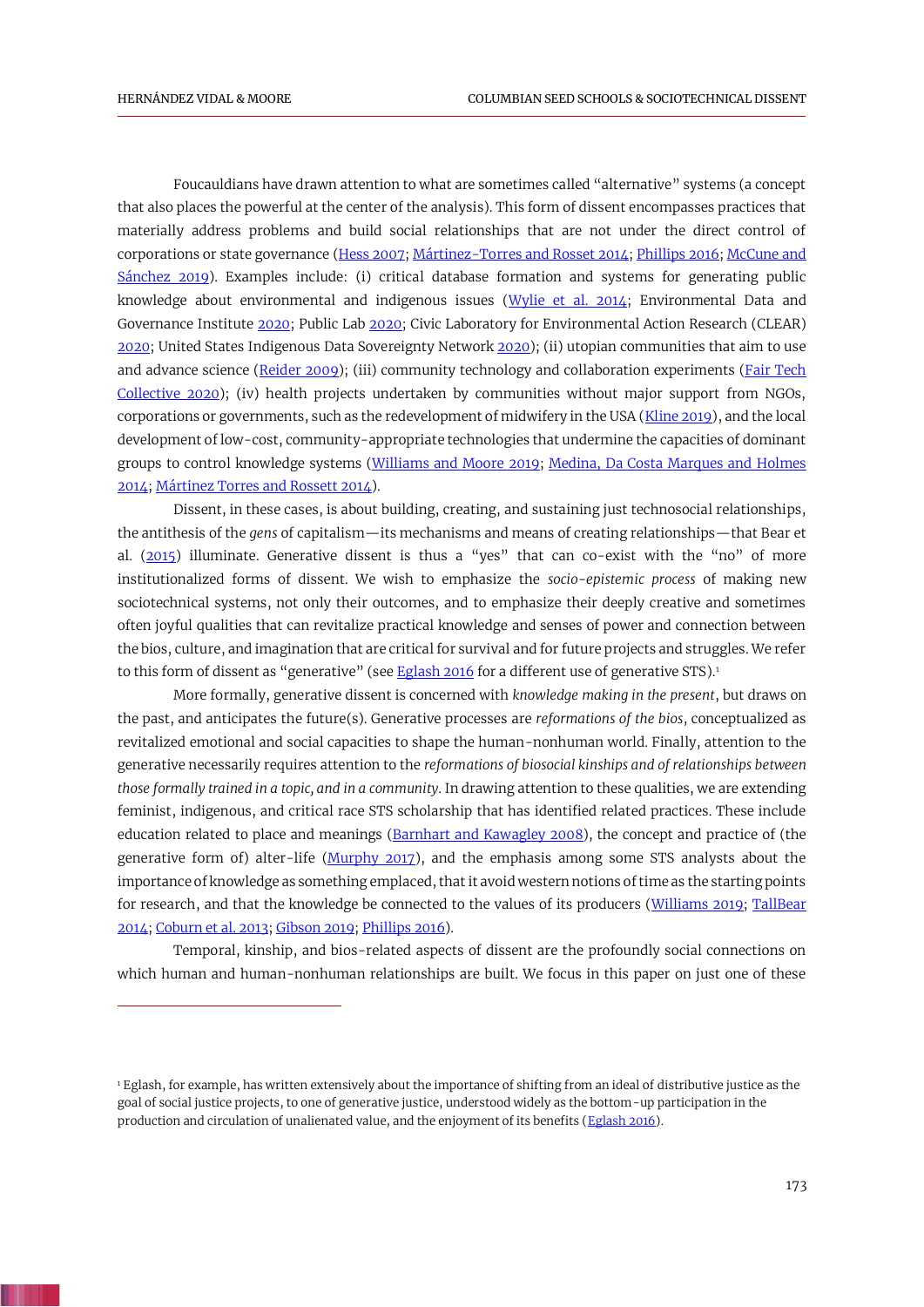qualities: the reorganization of *kinships*, in three registers: between *campesina/os,* and university-trained people and NGOs, between seeds, people and territories, and across genders. We do so by tracing their expressions in the RSL seed schools.

## A Feminist Approach to Generative Dissent

Author One: I have been involved with the RSL for the past four years, as a researcher, a colleague, and an activist. This connection with the RSL helped me to develop relationships with communities and individuals that were the basis of my participation and interviews with RSL members. I was a participant-observer for eight non-consecutive months between 2017–2018 and carried out 30 in-depth interviews in Spanish. I spent the autumn of 2017 in Bogotá, traveling in and out of the departments of Antioquia, Valle, Tolima, Nariño, and Cundinamarca with RSL members. I attended national, regional, and local gatherings, seed fairs and exchanges, seed markets, and regional seeds schools. Most gatherings lasted two or three days. In addition to attending the schools, I also met people in their homes and gardens and shared meals with them. The number of the schools that have taken place is unknown since they are unplanned and not recorded.

I formally interviewed thirty people, including (i) seed savers, (ii) scholar-activists, (iii) nonacademic allies (e.g., NGO members), and (iv) RSL organizers. The ideas reflected in this paper are the product of my relationship with RSL members, who have taught me and my co-author how to do research with them, and how to build reciprocity in our work together.

Author Two: I am a white US-born faculty member at a US university who served as Author One's dissertation advisor. I have never traveled to Colombia, and thus, I am doubly distant from the empirical components of the project, and doubly implicated in the politics of circulating socio-epistemic knowledge between unequal political epistemic regions. I do so with humility, and position myself as a learner as much as a writer and creator of knowledge. In the paper, we draw on my knowledge of the politics of technoscience and on food politics, and on my developing knowledge of the history and political sociologies of Lima, Peru, rural Colombia, and urban centers in Chile that my graduate student projects and my commitment to reorganizing epistemic politics have demanded of me. I have also redeveloped my capacities to read Spanish. We have co-developed our ideas.

Working on the project together has been an imperfect effort at emphasizing the generative in knowledge creation, since we are working to challenge the authority/subordinate dynamic between advisor and student. Together we have placed the joy of knowledge creation at the center of this project, and we understand our analysis of the RSL to be partial.

#### The RSL, Seed School Formation, and the Legacies of Itinerant Politics

The RSL was founded in 2013, following the 2012 Colombia-USA free trade agreement that included new laws for commercial seeds in Colombia. Colombia's penalties for those who break seed laws are among the harshest in Latin America. These include jail time of up to eight years and maximum fines of USD 40,000 (Law 1032 2006). To contextualize how much can the penalties impact a rural person, in Colombia, the minimum wage is USD 263 per month; most *campesino/a* make much less income. It would take about 150 years for a *campesino/a* to be able to pay such fine. The RSL is part of a larger network of environmental, indigenous and *campesino/a* rights, food and land activism in Latin America and around the globe, many of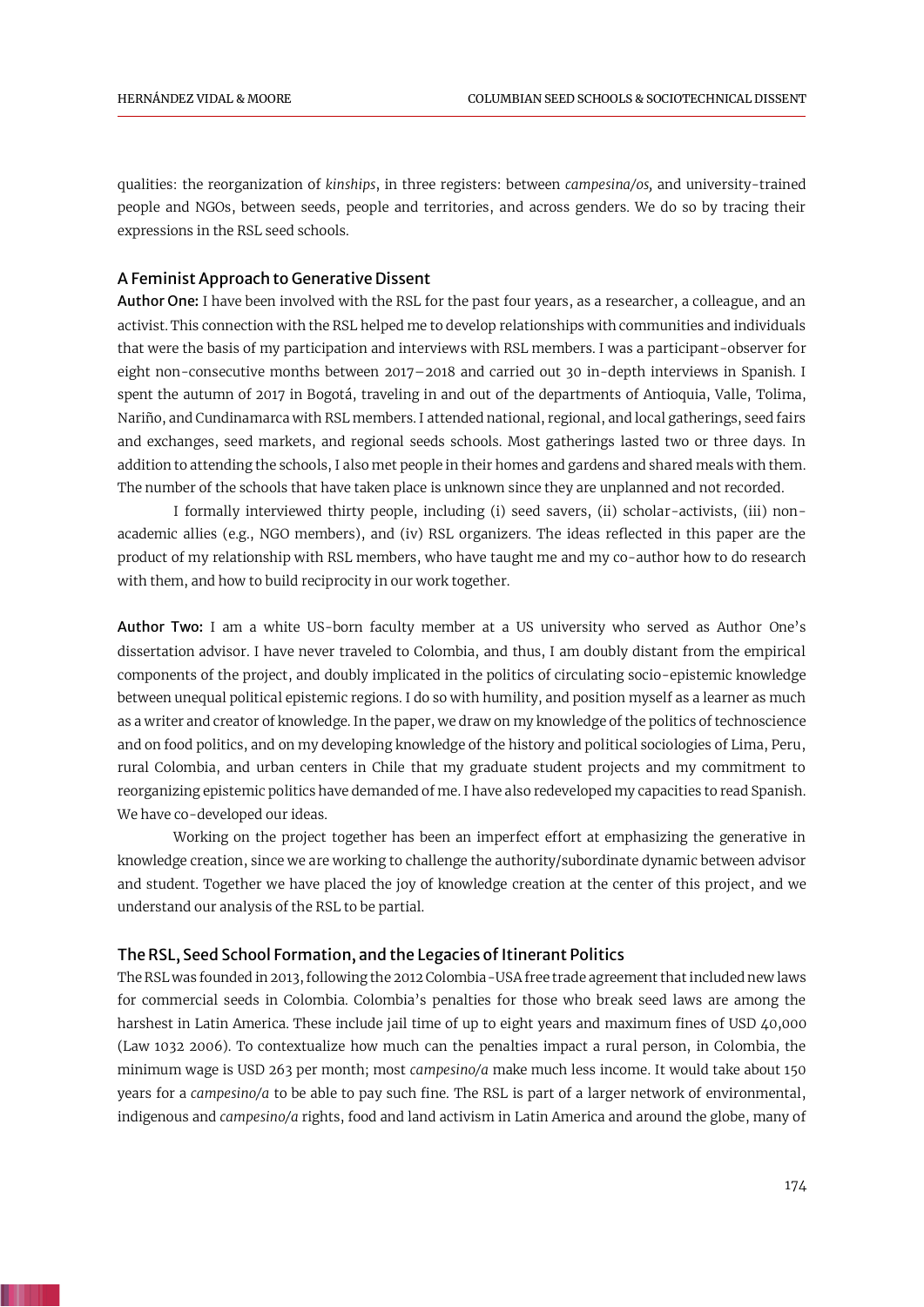<span id="page-4-5"></span>which are known as "food sovereignty" movements, of which La Via Campesina is among the best known [\(Mihesuah and Hoover 2019;](#page-14-7) [Martínez-Torres and Rosset 2014\)](#page-14-3). It is seeds themselves that are the central focus of the RSL. Organizing around and with seeds, the RSL aims to generate capacities for communities to thrive culturally, economically, and epistemologically, rather than being subjugated to the demands of international agribusiness and security systems. RSL organizers have proclaimed that seeds should circulate freely across Colombia in order to counter the concentrations of knowledge in the seed certification system [\(Hernández Vidal and Gutiérrez Escobar 2019\).](#page-14-8)

<span id="page-4-3"></span>Seeds are distinct from soil, water, and plants themselves in ways that make them particularly important for understanding generative forms of dissent. They are small and strong enough to produce life, but extremely vulnerable and delicate. They can be carried around, so that this form of life moves from one place to another. Yet not all seeds can be planted anywhere, and not all seeds grow and develop homogenously. Although mobile, seeds are rooted to; territories, and sowing techniques, to light, wind, and water, but also to the particularities of the space and time that surround and traverse seed planting. In the RSL seed schools, participants create life-giving ties—to land, seeds, and meanings.

<span id="page-4-7"></span>The seed schools were formed after *campesina/os* learned through mass media, Facebook, telephone calls and texts, and meetings in their schools about the new laws. Communities joined together to form the RSL to protect local varieties of seeds, to expel GE seeds from the national territory, and to abolish the IPR. The seeds used at the schools are not registered with the government, and it is not illegal to share knowledge about them—only to plant them commercially without registration. These rural people affected by the seed laws are a large portion of the Colombian population, of whom 30 percent identify as *campesina/os*. Of the 11 million people who live in rural Colombia, about 9 million live from family-based agriculture [\(Universia](#page-16-6)  [2014\)](#page-16-6). Among *campesina/os*, illiteracy is relatively high: 8.4% cannot read or write, and primary education is the highest level of education for more than half of the people older than 40. Almost 40% of rural people live under conditions of multidimensional poverty, understood as monetary scarcity, and lack of access to health care and education, among other factors ( $\overline{\text{DANE 2016}}$ ). Poverty is in part a legacy of the land tenure structure created in colonial times and maintained afterward in the *latifundio* system characterized by huge parcels of privately-owned land, worked by landless *campesina/os* (Molano 2015). Today, the system is mostly maintained: USAID has estimated than 0.4 per cent of Colombians own 62 per cent of the country's best farmland [\(Flores, 2013\)](#page-13-8). These land, educational, and economic arrangements and histories place seeds into a fraught context, in which people's ways of rural living are insecure and under threat.

<span id="page-4-6"></span><span id="page-4-4"></span><span id="page-4-2"></span><span id="page-4-1"></span><span id="page-4-0"></span>RSL techniques for defending their ways of living with seeds include institutional dissent, such as lawsuits and other formal legal methods that draw on ethnic rights, but at its heart are seed schools, where *campesina/os* recover, regenerate, and exchange seed knowledge that is tied to, and not appropriable from, the people who use the seeds [\(Demeulenaere 2014;](#page-12-8) [Kloppenburg 2004\)](#page-14-9). These seed knowledges are not "indigenous" in some transhistorical sense, for the agricultural practices of *campesina/os* have been shaped by centuries of interactions with groups who live outside their community.

At the seed schools, participants bring seeds that are not registered under the new seed laws and share their knowledge and relationships with the seeds. Conversations interweave discussions of beauty, seed growth needs, tastes, uses in food or medicine, and personal and collective meanings, as we show in more detail later. These community-driven and distributive epistemic projects provide communities with what they need now, and they refuse such dichotomies as epistemic/social, colonial/indigenous, and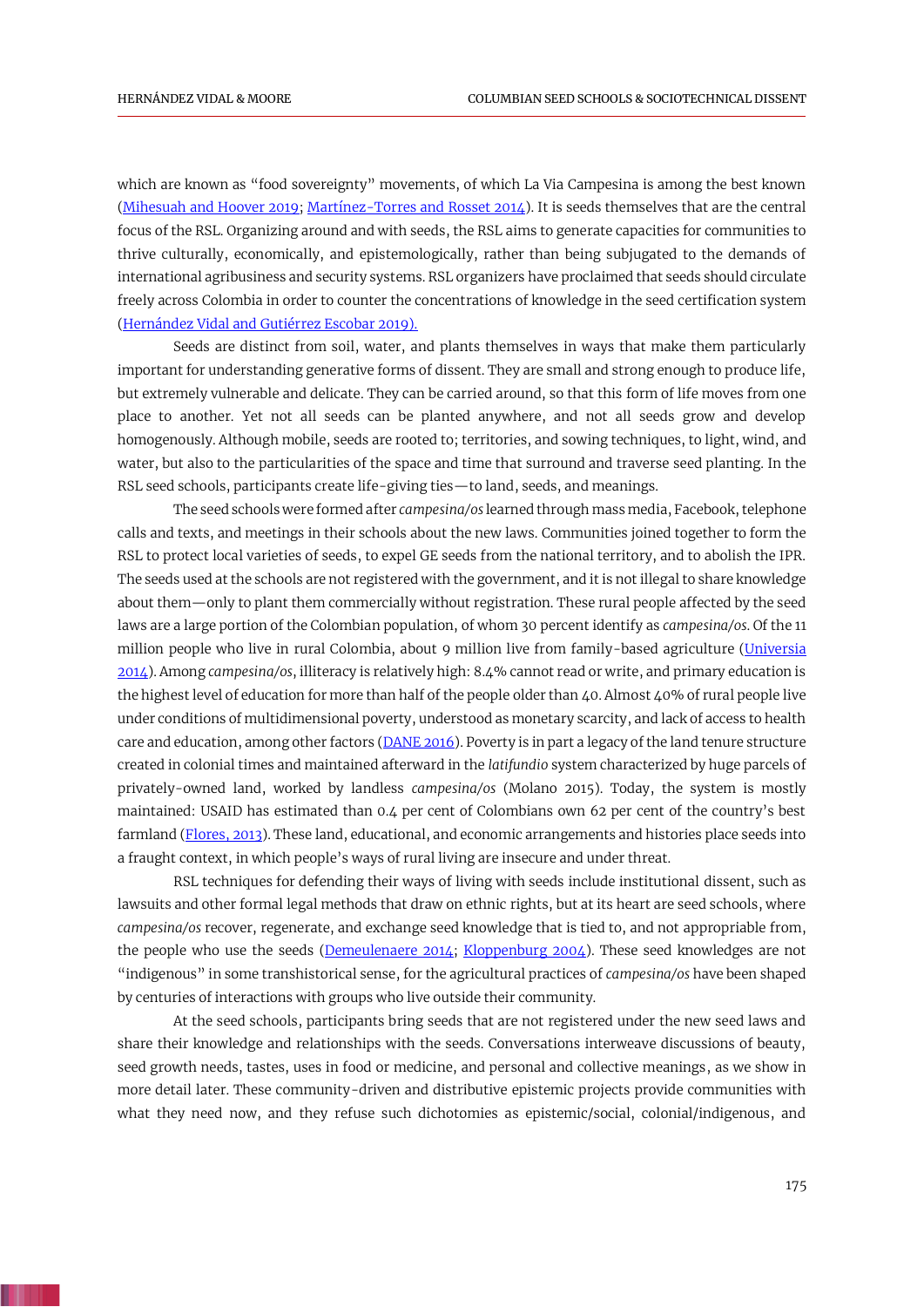<span id="page-5-10"></span><span id="page-5-5"></span>expert/*campesina/os* that have been used to control seed and planet epistemes [\(Subramaniam 2014;](#page-16-7) Phillips [2016;](#page-15-8) [Gan 2019\)](#page-13-9).

As a form of dissent, the seed schools did not emerge *de novo*, nor are they derived from rural education projects in other parts of the world. They are in part a legacy of the 60-year armed conflict between the state and the Fuerzas Armadas Revolucionarias de Colombia (FARC), which produced unprecedented waves of physical and psychological violence against rural inhabitants and prevented them from articulating and acting on their shared interests. Violence extended in the 1970s and 1980s, when other guerilla groups, state paramilitaries, and private militias paid by drug cartels, killed, tortured and terrified *campesina/os,* creating an atmosphere of fear in which dissent became a risky, and often a deadly, practice. More clandestine ways of addressing political needs were commonplace. Groups met in secret, and rarely in the same place, in order to avoid attracting attention and to blend political meetings into other everyday activities. Itinerant seed schools are a legacy of this model of doing politics by other means. The military, socio-economic and environmental violence that *campesina/os* have been exposed to has not only killed many of the wisest members, but also dislocated entire communities that have shared practices and knowledges from decades to centuries past (Bravo, Toro, [and Velez, 2014;](#page-12-9) [Escobar 2011;](#page-13-10) [Kalmanovitz and](#page-14-10)  [López 2006;](#page-14-10) [Lyons 2018\)](#page-14-11).

<span id="page-5-9"></span><span id="page-5-8"></span><span id="page-5-7"></span><span id="page-5-6"></span><span id="page-5-4"></span><span id="page-5-3"></span><span id="page-5-2"></span><span id="page-5-1"></span><span id="page-5-0"></span>A second quality of seed schools is their reliance on the knowledges of rural *campesinas* and *campesinos* rather than on experts—a reliance also rooted in another aspect of rural Colombian political life— from rural pedagogies that emerged in the 1930s. These schools and pedagogies, like similar projects in other parts of the world, rejected the knowledges of elites, and sought to revive knowledges that were being forgotten and often directly suppressed by government efforts to use elite-produced technologies and knowledge [\(Freire 2000;](#page-13-11) [Fals Borda 1987;](#page-13-12) [Roberson 2002;](#page-15-12) [Hammond 1999\)](#page-13-13). Campesino University (CU), created in 1962, is the most important forbearer of the RSL seed schools [\(Acevedo 2011\)](#page-11-4). CU organized rural people so that they could participate in public decision-making processes, and become organizers of communal and cooperative ways of life and work. In the 1970s, CU was also connected to other processes of *campesina/os* organization and education of Latin America, including the *Campesino a Campesino Movement* (CCM). The CCM in general, and the CU in particular, at first allowed *campesina/os* to have safe spaces for debate, to experiment, to learn, and to create and contest in ways that were not threatened by state or parastate repression and official politics. Yet, the violence that we described earlier upended these schools in the '80s and '90s. Nonetheless, legacies such as the *campesina/os*-driven knowledge model have played a key role in RSL seed schools, and in shaping the kinship forms that generative dissent in/around seeds have taken.

#### Regenerating Kinships: Las y los Academicos, Estudiantes, and NGOs

In Colombia, the introduction of GE seeds and the legacies of 1960s technological developmental models of rural politics privilege the modern, expert natural scientist who is supposed to deliver knowledge to *campesina/os,* continuing a pattern of colonial domination in which rural people were considered ignorant [\(Escobar 2011\)](#page-13-10). These practices result in *campesino* knowledge loss, cultural disruption, and political dependency—issues that were never fully addressed even by the rural schools that emerged as part of leftist rural interventions in the 1960s–1980s.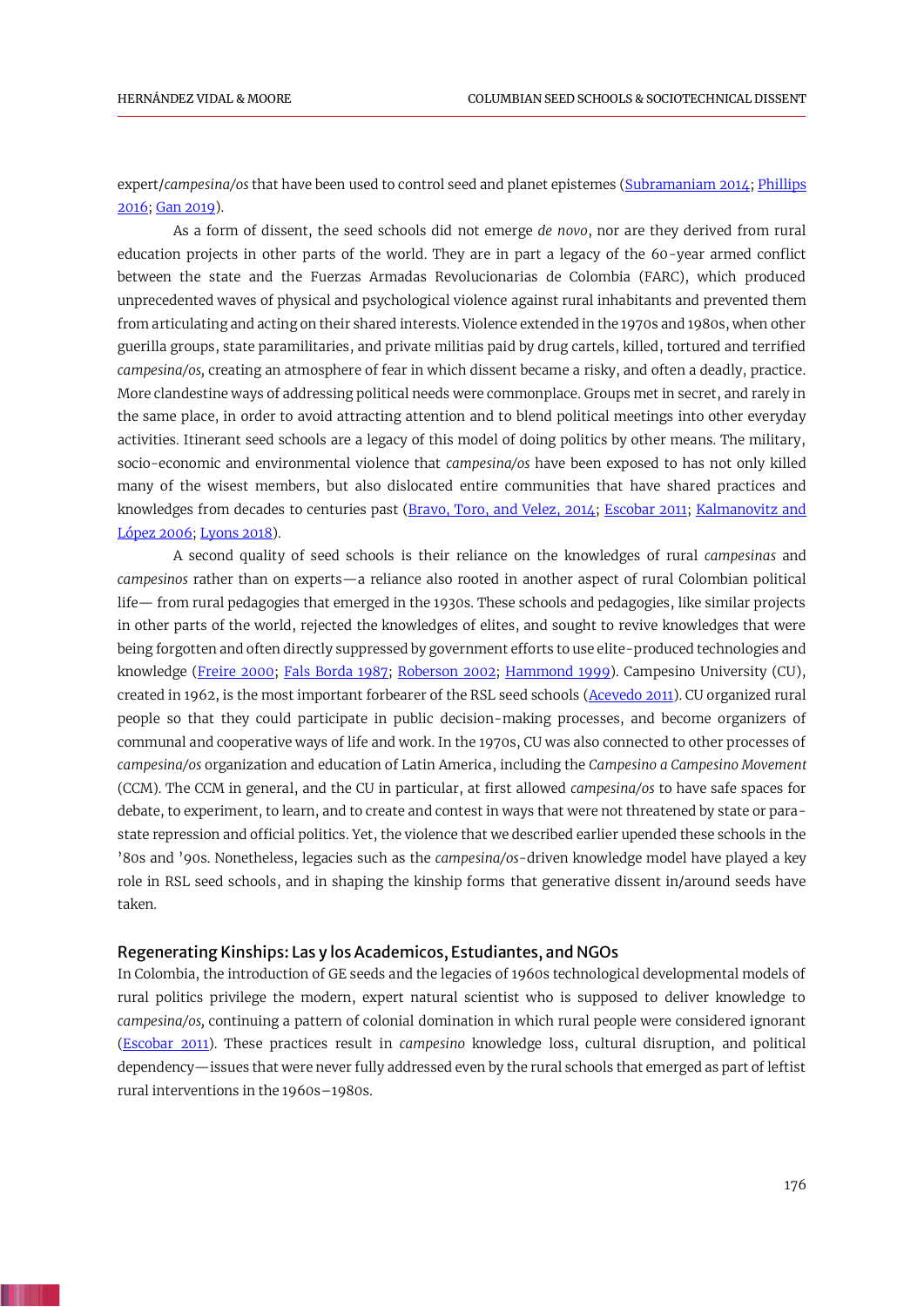When seed certification was first imposed on commercial farmers, *campesina/os* quickly realized that their knowledges would be displaced. As Gabriela said in a 2017 interview:

What we realized [when the seed laws were imposed], above all, was that they were pretending to make us, to make people believe that it was only the scientists in their white coats who knew things about the seeds and who could earn a living from that. And that was outrageous! For how long have we been learning about seed varieties, seed harvesting, seed conservation, seed reproduction? For how long? And what has been the cost of that? We have compañeros killed because of that! So we said no. We decided to focus on the seed. To show them that *that* knowledge is not our knowledge, that it is because *we know* that we can grow [their] food! (Gabriela, interview, 2017).

The RSL schools have reconfigured these forms of epistemic domination by building socio-epistemic ties with what *campesina/os* call "las y los academicos" [the academics], that is, social and natural scientists who are supportive of their work and objectives, with "las y los estudiantes" (Ph.D., masters, and undergraduate students whose own interests and life trajectories have drawn them towards this kind of work), and with NGO members who are willing to finance some of the RSL work, to protect them from threats from armed organizations, and to provide materials for workshops, large scale meetings, and RSL-sponsored street markets. The RSL members do not refer to any of these people as "experts," nor, as we show, do they single out biological scientists as major allies.

Many of the *campesina/os* said that *las y los académicos* and *las y los estudiantes* are valued because they assist the RSL in ways that the RSL controls contributing knowledge, and building community capacities. For instance, at a session in Tolima, academics and students were using participatory approaches to help participants create histories, meanings, uses, and ways of growing local seeds in their territories through mapping, and demonstrating how to grow a particular seed. In many of the schools that Author One visited, *las y los académicos* and *los y las estudiantes* played a key role in training participants in participatory methods. They also engaged in generative dialogues with *campesina/os* by listening and learning.

The RSL also values the academics because they are *mobile* and can *distribute* knowledge about organizing and seeds to other regions and communities that are part of the RSL, helping to build epistemic and political relationships. This quote from Miriam, a 24-year-old school participant was typical of the views of RSL members:

<span id="page-6-1"></span><span id="page-6-0"></span>Los académicos share ideas about how to run the schools that help us organize better. They also tell us about other experiences in other places we have not been to, and that is also very helpful. So, we value their presence a lot, insofar as they do not try to take the lead (Miriam, interview, 2018).

The importance of the mobile academic in matters of epistemic dissent can also been seen in other environmental and peace [\(Conde and Walter 2022;](#page-12-10) Behrends, Park, [and Rottenberg 2014\)](#page-12-11).

In many STS studies of dissent, the expert is considered as such because of their narrow but deep knowledge. However, in the seed schools, the academic and student participants very often had transdisciplinary education. Fernando Castrillon—a self-described radical agronomist who studied at the Medellín campus of La Universidad de Nacional de Colombia and who was an active participant in the schools—said in an interview that when he was an undergraduate in the 1980s, the curriculum was designed to create "holistic and responsible agronomists." He emphasized that courses such as sociology,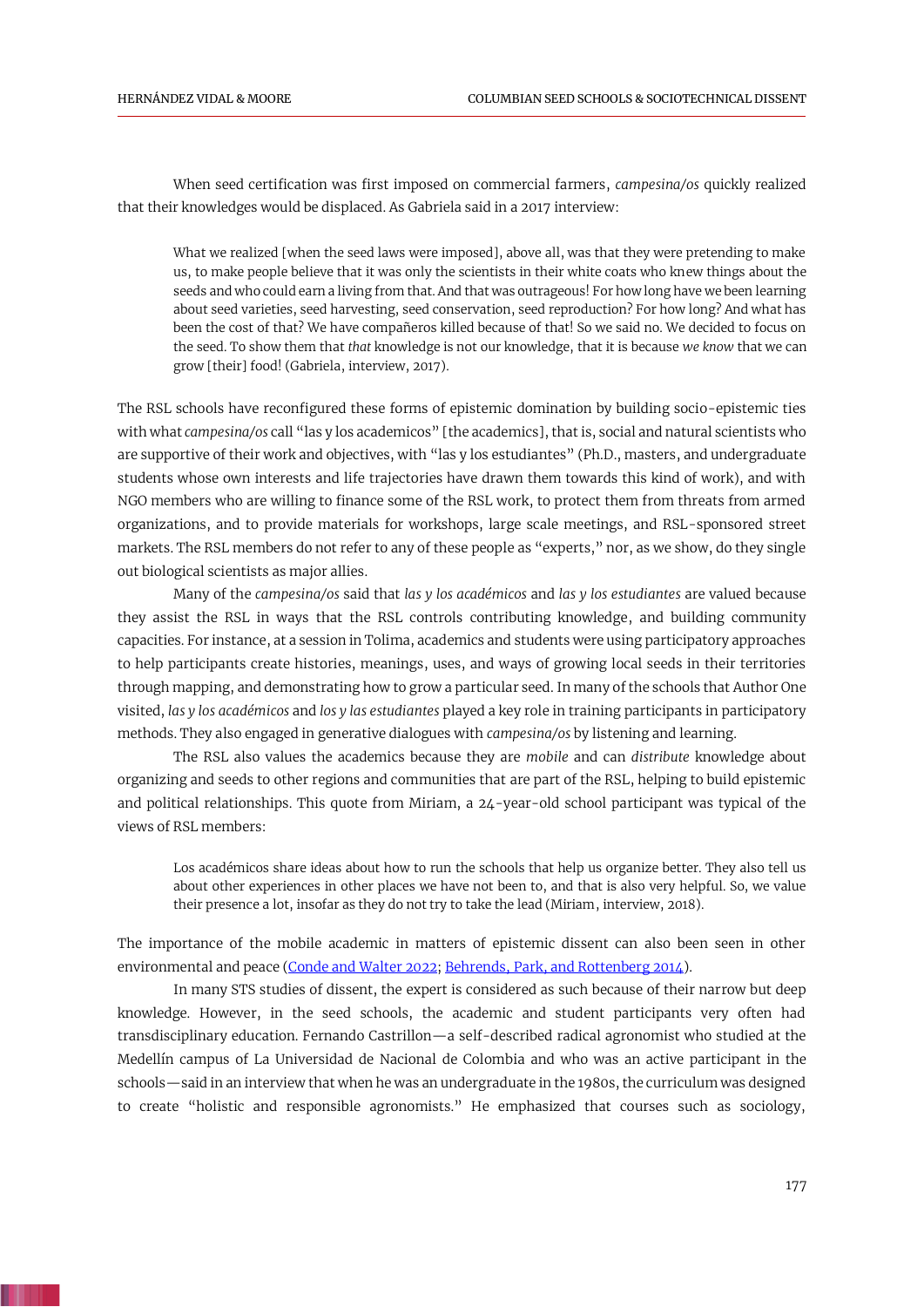anthropology, and political economy were constitutive of his approach, and that he engaged with popular struggles, respectful of *campesina/os'* knowledges and practices:

Without those courses, I would have never been the person I am now. I am here today [...] because thirty years ago I was at *La Universidad Nacional* reading books such as *Causa Popular, Ciencia Popular/Popular Cause*, *Popular Science* and discussing them with my fellow *compañeros*. The participatory approach that I help facilitate in these sessions, however, has evolved a lot since then, especially because my biggest teachers in life have been campesinos themselves. . . (Ferdinand Castrillon, interview, [2017]).

<span id="page-7-2"></span>Thus, people with university education operate differently in this form of dissent than what other STS studies have found: they are themselves already-politicized, not people who assist in a technical sense alone, or without knowledge of the stakes in assisting others. Examples of these roles for academics are not limited to the Global South; other examples include the Technoscience Research Unit at the University of Toronto (TRU [2020\)](#page-16-8) and the Northeastern University Social Science Environmental Health Research Institute [\(NEJRC 2020\)](#page-15-13), and CLEAR [\(2020\)](#page-12-5) where academics with investments in epistemic justice play a key role.

#### <span id="page-7-1"></span>Generating Socio-epistemic Ties Between Seeds, People, and Territory

A second kind of kin-based, generative socio-epistemic relationship is produced through the creation of human-seed-territorial relationships. While Gabriella, whom we quoted earlier, argued that *campesina/os* already know how to care for seeds, some elders who grew up during the "Green Revolution" of the 1960s and '70s have forgotten (or perhaps never learned) how to save, recuperate, and circulate local seed varieties that grow without enormous amounts of pesticides. Others know only about the seeds in their own fields and gardens.

People find out about seed schools by word of mouth, and announcements by the RSL. Schools regularly last three or four days, and the sessions are always participatory and free, and are led by seed savers, many of whom are owners of a small piece of land (5 to 10 hectares); others are renters of more or less the same amount of space. Before each session, the participant is required to follow and record what they have been doing with the seeds they bring. Participants choose their way of recording, with many preferring photography. In some cases, when seed savers do not have access to a camera, and/or cannot read and write, they make drawings or find ways to remember the process they followed and re-construct it orally. Some people may see each other again at other events, others may not, but the relationships are held together by continual exchanges with others, in which the knowledge is distributed [\(Hernández Vidal 2022\)](#page-13-14).

<span id="page-7-0"></span>This scene at a regional seed school in Antioquia captures how territory, seed, and people are tied together socio-epistemically. Author One visited the region during the summer of 2018. For two days, she participated with 40 other people in a seed school taking place in one of the seed savers' house. As at other seed schools she visited, the scene was lively—chickens, children, bees and bugs were moving around and tiny forests were growing through the walls of the house, blurring the boundaries between the built environment and "nature," while the loud music was making both people and plants dance. Seed school participants were excited, introducing each other spontaneously. Seed school participants were excited, introducing each other spontaneously. During the two days, we ate together three meals a day. The meals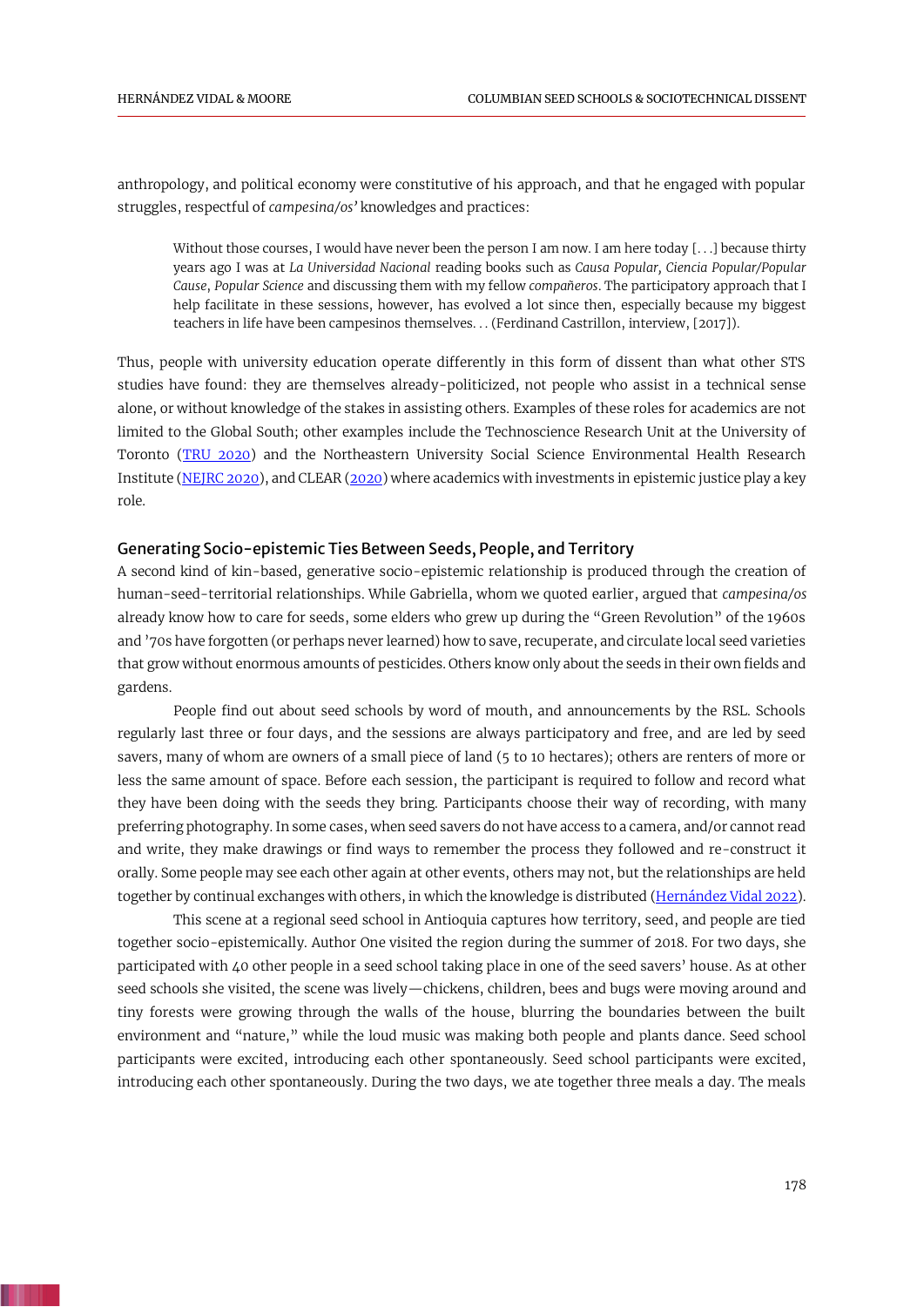were cooked by the daughters and friends of the seed saver<sup>2</sup> who was hosting the meeting, but some school participants also joined the cooking when they felt excited about a smell or a flavor, and they wanted to learn more about it. The food was cooked with local food that was grown with saved seeds. Peoples' willingness to share stories about the seeds they brought to the school was noteworthy. The stories they told always involved their kin and their territory, and sometimes the seeds even acquired mystical components (*ibid.*, [2022\)](#page-13-14).

The distribution of knowledge outside the schools can be seen in the experience of Carlos Andrés, a 14-year-old seed saver in Cundinamarca, recalled the following during one of the seed school sessions:

<span id="page-8-4"></span>When I began to go to the seed schools and seed exchanges, my family did not pay much attention to it. They kept growing their two varieties of potatoes to which they, as everyone in this region, apply up to seven rounds of pesticides. But one day I came home with many potato seeds a seed saver from Cauca had shared with me in one seed school I went to. My granduncle was so astonished that he told my grandma to lend us her patio to see if we could grow those potatoes there. He did not know how to, though. I mean, how to do it without the poisons. So I taught him everything that I have learned so far. Now we have six varieties of potato growing healthy in that small plot (Carlos Andrés, interview, 2017).

Because much of the knowledge that is shared is also practical, it is not amenable to the human-nonhuman distinction on which technoscience was originally built: the separation of the person from the knowledge, such that it might be turned, imperfectly, to an "immutable mobile" ([Latour 1987\)](#page-14-12). Here, knowing about people is deeply connected to knowing about the seeds.

These interactions produce epistemic vitality for the network by ensuring that ways of knowing, using, and appreciating seeds are distributed and valued through a knitting together of epistemes that were learned in different ways and in different spaces, depending on age and other things. This process of learning about and re-territorializing local seed is thus multiplied generatively—community, kin and territorial relationships are both strengthened and reorganized, and the seeds themselves are also given new possibilities for life in different areas of Colombia.

#### Generatively Gendered Socio-epistemics

<span id="page-8-7"></span><span id="page-8-6"></span><span id="page-8-2"></span>The seed schools also generate new forms of gendered kinships. Feminist political ecology [\(Fortmann 2014;](#page-13-15) [Mies and Shiva 1993;](#page-14-13) [Rocheleau 1996\)](#page-15-14) has shown that women's reproductive work in rural spaces is often unpaid, and that certain kinds of agricultural activities such as the growing of food for self-consumption are feminized. They have also emphasized the general asymmetry in land tenure structures that favor men over women in the Global South, in such a way that knowledge about many kinds of plants is lodged in men's sociomaterial relationships. Other analysts have also pointed out that advanced capitalist relationships have deeply transformed traditional *campesina/os* life by displacing men's work away from the family unit toward a capitalist wage labor system [\(Bernstein 2010;](#page-12-12) [Bernstein and Byres 2002;](#page-12-13) [Lenin 1964;](#page-14-14) [Kautsky 1988\)](#page-14-15). As

<span id="page-8-5"></span><span id="page-8-3"></span><span id="page-8-1"></span><span id="page-8-0"></span><sup>&</sup>lt;sup>2</sup> A seed saver is a person who cares for seeds in a given community. This work of care varies from place to place and it is tied to the needs of the place where seed savers live and the grassroots organization they are involved with.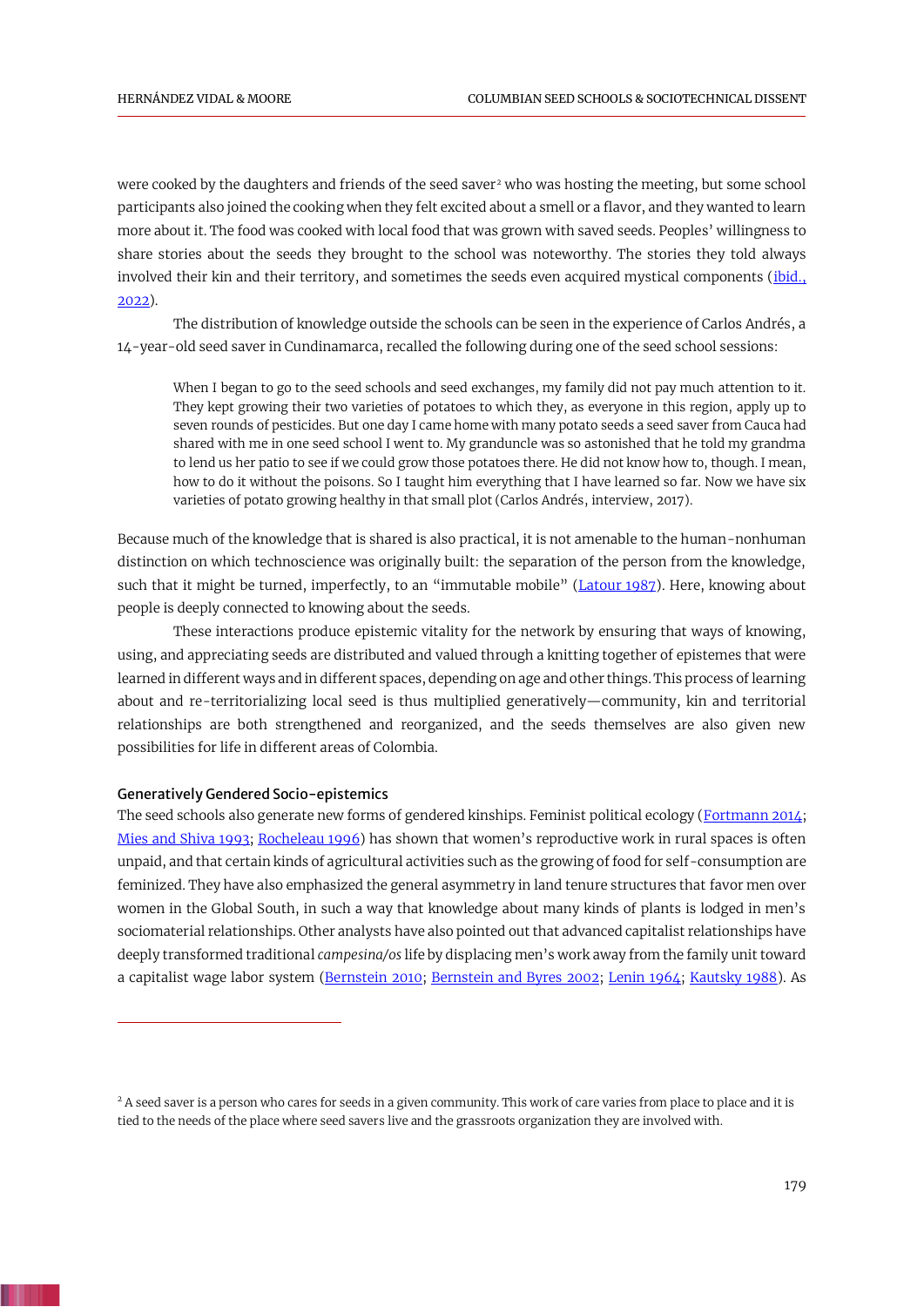<span id="page-9-1"></span>Villulla [\(2014\)](#page-16-9) shows, the transgenic model of agriculture weakens communities and family structures by using men as mobile workers that go from camp to camp. Because women remain at home—the system reinforces their spatial, socio-economic, and political domination—while the men's wage system deepens the precarity of *campesina/os* families, including by increasing hunger [\(Carney 2015\)](#page-12-14).

<span id="page-9-0"></span>Interviews confirmed these experiences among participants in the schools; they explained that there were fewer men at the schools because men were away working in order to "bring the money home." However, because the women take care of *huertas*, or gardens built in the back of the houses, they play a role in the socio-epistemic life of seeds. In the *huertas* men grow a variety of vegetables and herbs that are later transformed into food for the family or into medicines. Planting and cooking is therefore a daily combined exercise for these women that requires ingenuity, resourcefulness, and patience.

The feminization of spaces such as *huertas* and kitchens provide women the experience and knowledge on which to base participation in the seed schools. But they did not come to fully recognize this until they were invited to participate in them and in the larger political project of the RSL. Carmela, a 60 year-old, partially disabled woman who participated in one of the schools said:

It was because we began to get together with other women to talk about what we did at home that I began to understand the value of what we know, of what we practice. And then, when we saw that this is what the movement needs at a larger level, we learned too that we need to stay and stand for it, because it is for us that people's families in this country are going to survive (Carmela, interview, 2018).

The schools bridge and extend women's relations with the seeds at home—as plants, food, and medicine to a larger political scene that centers them as subjects whose knowledge is key for the achievement of community control over seeds and agriculture. Importantly, the gendered sociality that often appeared in the seed school sessions also allows feminine relationality to become one of the drivers of each of the activities carried out in those spaces, opposing more individualistic logics encountered in formal education settings.

However, some women also expressed concern that while women had valuable knowledge, men made decisions about the land. And they recognized as well that *huertas* could not substitute farms as means of rural agricultural existence. For instance, Laura, a 25-year-old participant said:

There are two things that worry us: first, men are still the ones who end up deciding what to do with land. And if we want food sovereignty, then huertas are not really enough. We need to change the whole system of production, not only a tiny piece . . . And the other thing is that to be honest, we women know a bunch about medicinal plants and traditional medicine, but not very much about other crops for proper food production. For that we need men's knowledges, not only their power, but their knowledges too. How and when to get them to understand that? That is the question we are trying to answer now (Laura, interview, 2018).

The seed schools have not upended class and gender relations at the household level, but they have helped make the situation visible and thus, also help *campesina/os* to dissent from the gendered organization of work, epistemes, and family, while creating ways to slowly build a space in which political epistemics are a principle and not an exception. Moreover, they also build solidarity, self-esteem, and nets of knowledge and resources among women via their active participation in the seed schools. For example, one 32-year-old seed saver pointed out that in the schools, women began to talk not only about seeds, food, and agriculture,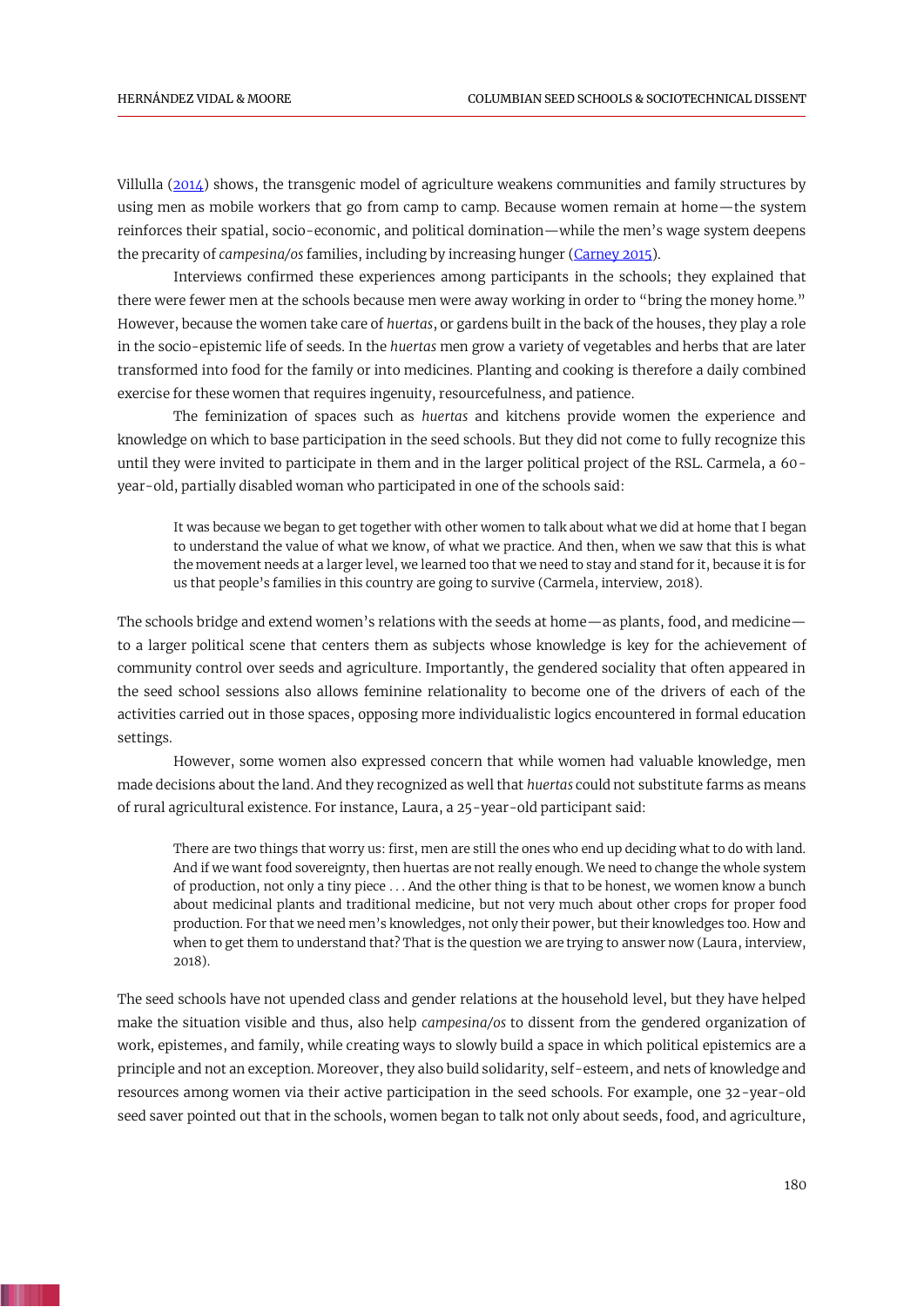but also about their own personal lives. This enabled topics such as professional ambitions, personal frustrations, and sexuality struggles to emerge and be discussed.

#### Dissent as Socio-Epistemic, Feminist, and Generative

In the RSL and its seed schools specifically, dissent is not narrowly understood in the formal liberal sense of "being in opposition" to a formal political and legal system. Thus, it is not only a matter of generating capacity to directly influence legislatures, the judiciary or political parties, or of enrolling experts as intermediaries to plead a case in and through these political bodies, as many institutionalist studies of dissent emphasize [\(Mukherjee 2016;](#page-15-2) [Aranciaba and Motta 2018;](#page-11-0) Frickel, Torcasso, [and Anderson 2015;](#page-13-2) [Kim,](#page-14-0)  Kim, [and Song, 2020\)](#page-14-0). While the RSL does intervene at a legal level, here we have shown how seed schools are an important means of building territorial, epistemic and social ties that distribute and knit together ways of knowing. In the case of Colombia, generative dissent is a response to a specific legal regime that builds upon longer histories of rural epistemic and other politics that are the result of warfare, past rural pedagogies, and contemporary *campesina/os*-driven ways of knowing.

Although generative dissent has a number of distinct qualities, here we have emphasized it as a form of expressing kinship. Kinship is a complex term, and thus we do not wish to overextend the metaphor. However, if kinship can be understood as mutual care and responsibility over the long term, then the RSLs work to organize epistemes, territories, seeds and people together in ways that allow them all to thrive can be said to be a form of this relationality. Organizing relationships with seeds, as Phillips [\(2016\)](#page-15-8) argues, is a matter of feeling as well as knowing, which she argues is essential for articulating life with and from seeds that relies on epistemic and economic privatization, or logics of securitization.

We wish to work with a concept of dissent that works in multiple directions. The family of practices to which generative dissent is tied are widespread in STS, including forms of dissent that are hardly disruptive, but are nonetheless consequential for reorganizing socio-epistemic systems. These include Kimura's analysis of how Japanese women used socially-acceptable gendered forms of knowledge and care to address food irradiation after Fukushima [\(2017\)](#page-14-1); and Pérez Bustos' ([2019\)](#page-15-7) analysis of how the circulation of textile knowledges produces material and epistemic kinships. Many others are more explicit efforts to reorganize epistemic systems, but not through direct institutional attacks. Latin American and other popular education and dissent projects for example, circulate practical, critical and more abstract knowledges in ways that are hard for the powerful to dislodge [\(Martínez-Torres and Rossett 2014;](#page-14-3) [McCune and Sanchez](#page-14-4)  [2019;](#page-14-4) [Benjamin 2016;](#page-12-3) [Vernooy et al. 2020;](#page-16-10) [Green 2020\)](#page-13-4). Generative projects, moreover, also create material systems than can take on an obdurate material character, serving as models and sources of knowledge and imagination [\(Reider 2009;](#page-15-10) [Williams 2019\)](#page-16-4).

<span id="page-10-2"></span><span id="page-10-1"></span><span id="page-10-0"></span>Finally, gendered life is a critical part of the generative nature of the seed schools. Women play important roles as participants, facilitating the thinking, feeling and sharing that enables people to learn about each other, seeds, and territory to ensure that seeds thrive. They articulate non-hierarchical relationships with NGOs and *las y los académicos y las y los estudiantes*, and they come to see themselves as subjects of epistemic and political economies in their own homes, and beyond. Kinships are not the province of women, and nor is care—itself a complex term. Yet women's roles in the generative dissent at the seed schools has parallels in other kinds of care and affective work that STS scholars have emphasized in other situations and settings, including in agriculture [\(Lyons 2018;](#page-14-11) [Puig de Bellacasa](#page-15-15) 2015; [Martin, Myers,](#page-14-16) and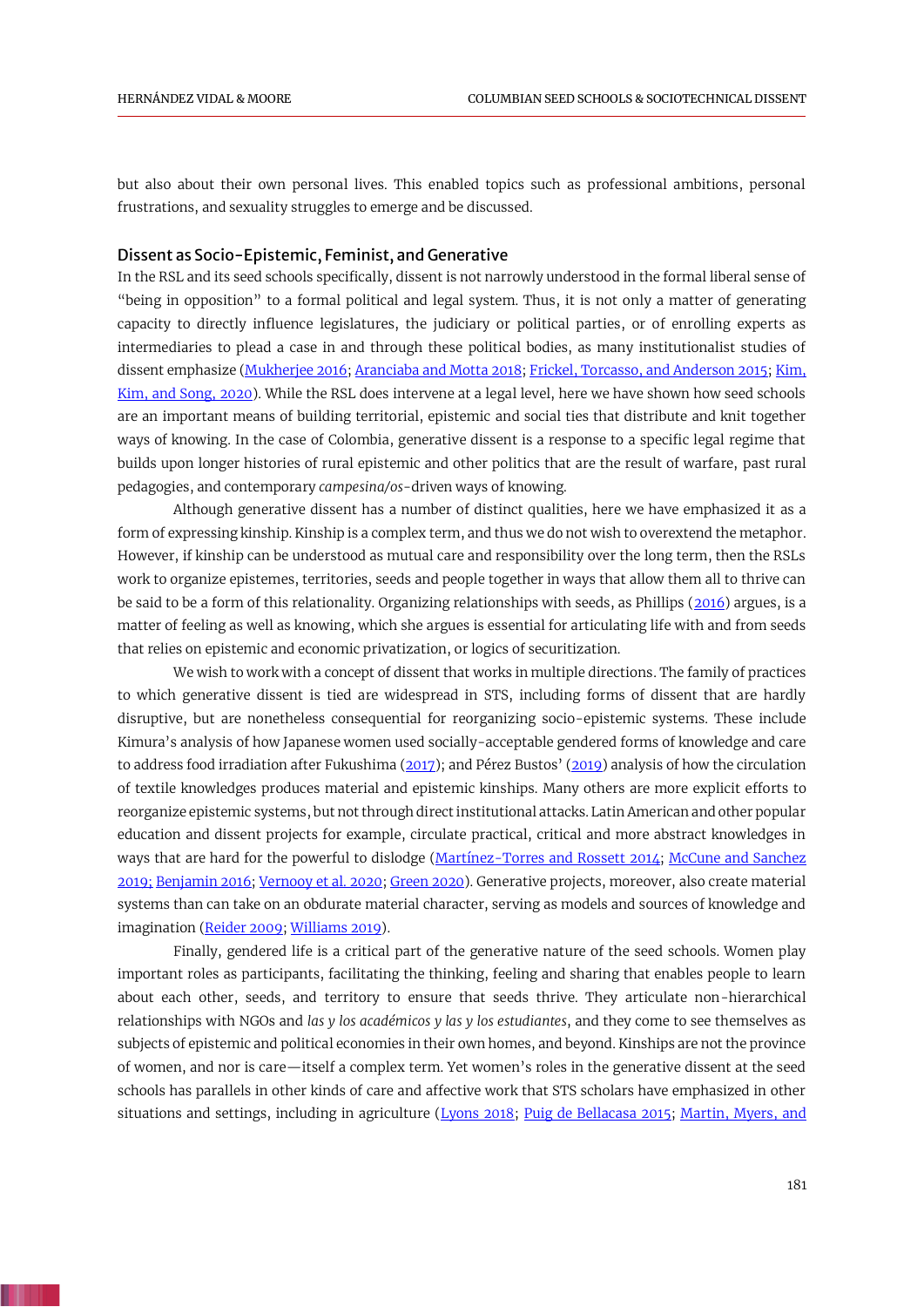<span id="page-11-5"></span>[Viseu 2015;](#page-14-16) [Schraeder 2010\)](#page-16-11). Because care itself has not been closely associated with dissent in STS; here, we wish to articulate that connection.

More broadly, generative forms of dissent—of which regenerating kinships is one example—are practices that are closely tied to an older Latin root of the word dissent: to "differ in sentiment," or to "differ in ways of knowing." These two meanings—sentiment and ways of knowing—are axes around which generative dissent is operative. *Campesina/os'* use of imagination and a willingness to learn and share what is known (both formal and informal socio-epistemic exchanges about seeds, land, and culture) demonstrates their reciprocal care for people, seeds, knowledges, and territories over long periods of time. Those engaging in generative dissent speak a language that is different from institutional frameworks for understanding dissent; and provides possibilities for seeing dissent from the Global South, indigenous, feminist, Black and other places; and frameworks that can give hope for new socio-epistemic relationships, that are not directly confronting institutional power, but which distribute care for the past, present and future in multiple registers of life.

## Acknowledgements

We would like to thank the editors and anonymous reviewers for their valuable suggestions. We are deeply grateful to RSLC members who share their stories and time with us.

#### Author Biography

Nathalia Hernández Vidal is a Visiting Scholar in the Department of Philosophy and Religion at University of North Texas.

Kelly Moore is an Associate Professor in the Department of Sociology at Loyola University Chicago.

# References

- <span id="page-11-1"></span>Abu-Lughod, Janet[. 1989.](#page-1-0) *Before European Hegemony: The World System AD1250–1350.* New York and Oxford: Oxford University Press.
- Acevedo, Alvaro. [2011.](#page-5-0) "Schools of Agroecology in Colombia" [Escuelas de Agroecología en Colombia.] VI Encuentro Latinoamericano y del Caribe de Agricultura Ecológica, Cali. Accessed December 26, 2020.

<span id="page-11-4"></span><span id="page-11-3"></span><span id="page-11-2"></span><span id="page-11-0"></span>[https://issuu.com/gestiondeproyectos/docs/agrovida\\_y\\_sociedad\\_5.](https://issuu.com/gestiondeproyectos/docs/agrovida_y_sociedad_5)

- Aranciaba, Florencia, and Renata Motta. [2018](#page-1-1). "Undone Science and Counterexpertise: Fighting for Justice in an Argentine Community Contaminated by Pesticides." *Science as Culture* 28: 277–302. [https://doi.org/10.1080/09505431.2018.1533936.](https://doi.org/10.1080/09505431.2018.1533936)
- Barnhart, Ray, and Angayuqaq Oscar Kawagley[. 2008](#page-2-0). "Indigenous Knowledge Systems and Alaska Native Ways of Knowing." *Anthropology and Education Quarterly* 36(1): 8–23. [https://doi.org/10.1525/aeq.2005.36.1.008.](https://doi.org/10.1525/aeq.2005.36.1.008)
- Bear, Laura, Karen Ho, Anna Lowenhaupt Tsing, and Sylvia Yanagisako. [2015](#page-2-1). "Gens: A Feminist Manifesto for the Study of Capitalism." Theorizing the Contemporary, *Fieldsights,* March 30. [https://culanth.org/fieldsights/gens-a-feminist-manifesto-for-the-study-of-capitalism.](https://culanth.org/fieldsights/gens-a-feminist-manifesto-for-the-study-of-capitalism)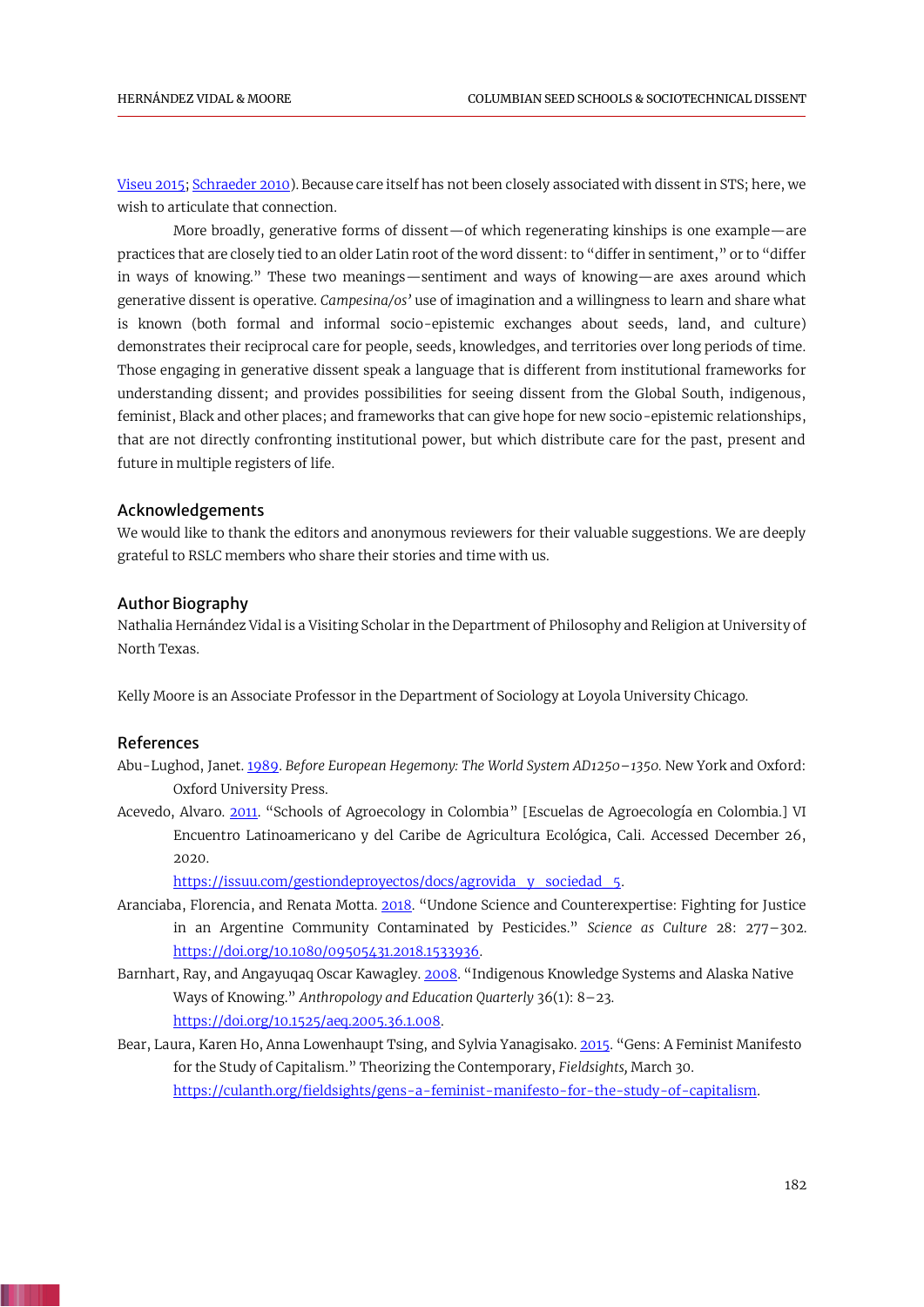- Behrends, Andrea, Sung-Joon Park, and Richard Rottenberg, eds[. 2014.](#page-6-0) *Traveling Models in African Conflict Management: Translating Models of Social Ordering.* London: Brill.
- Benjamin, Ruha. [2016](#page-1-2). "Informed Refusal: Toward a Justice-Based Bioethics." *Science, Technology & Human Values* 41(6): 967–990.

<span id="page-12-12"></span><span id="page-12-11"></span><span id="page-12-3"></span>[https://doi.org/10.1177/0162243916656059.](https://doi.org/10.1177/0162243916656059)

- Bernstein, Henry[. 2010.](#page-8-0) *Class Dynamics of Agrarian Change*. Black Point, Nova Scotia: Fernwood and Kumarian Press.
- ⸻, and Terence J. Byres. [2002](#page-8-1). "From Peasant Studies to Agrarian Change." *Journal of Agrarian Change*  $1(1): 1-56.$

<span id="page-12-13"></span><span id="page-12-9"></span><span id="page-12-1"></span>[https://doi.org/10.1111/1471-0366.00002.](https://doi.org/10.1111/1471-0366.00002)

- Bogner, Alexander, and Wolfgang Menz[. 2010](#page-1-3). "How Politics Deals with Expert Dissent: The Case of Ethics Councils." *Science, Technology & Human Values* 35(6): 888–914. [https://doi.org/10.1177/0162243909357913.](https://doi.org/10.1177/0162243909357913)
- Bravo, Elizabeth, Catalina Toro, and Germán Vélez. [2014.](#page-5-1) *The Political Ecology of Biosecurity in Latin America [La Ecología Política de la Bioseguridad en América Latina.]* Bogotá D.C: Universidad Nacional de Colombia.
- <span id="page-12-2"></span>Butler, Judith. [2009](#page-1-4). "Critique, Dissent, Disciplinarity." *Critical Inquiry* 35(4): 773–797. [https://doi.org/10.1086/599590.](https://doi.org/10.1086/599590)
- <span id="page-12-14"></span>Carney, Megan A. [2015.](#page-9-0) Unending Hunger: Tracing Women and Food Insecurity Across Borders. Berkeley, CA: University of California Press.
- <span id="page-12-0"></span>Chen, Hsin-Hsing[. 2011](#page-1-5). "Field Report: Professionals, Students, and Activists in Taiwan Mobilize for an Unprecedented Collective-Action Lawsuit against a Former Top American Electronics Company." *East Asian Science, Technology & Society* 5(4): 555–565. [https://doi.org/10.1215/18752160-1465833.](https://doi.org/10.1215/18752160-1465833)
- <span id="page-12-5"></span>Civic Laboratory for Environmental Action Research (CLEAR). [2020.](#page-2-2) Accessed December 31, 2020. [https://civiclaboratory.nl/.](https://civiclaboratory.nl/)
- <span id="page-12-4"></span>Coburn, Elaine, Aileen Moreton-Robinson, George Sefa Dei, and Makere Stewart-Harawira. [2013.](#page-1-6)  "Unspeakable Things: Indigenous Research and Social Science." *Socio* (2): 341–348. [https://doi.org/10.4000/socio.524.](https://doi.org/10.4000/socio.524)
- <span id="page-12-10"></span>Conde, Marta, and Mariana Walter. [2022](#page-6-1). "Knowledge Co-Production in Scientific and Activist Alliances: Unsettling Coloniality." *Engaging Science, Technology, and Society* 8(1): 150-170. [https://doi.org/10.17351/ests2022.479.](https://doi.org/10.17351/ests2022.479)
- <span id="page-12-8"></span>Demeulenaere, Elise. [2014](#page-4-0). "A Political Ontology of Seeds: The Transformative Frictions of a Farmers' Movement in Europe." *Focaal: Journal of Global and Historical Anthropology* 69(2014): 45–61. [https://doi.org/10.3167/fcl.2014.690104.](https://doi.org/10.3167/fcl.2014.690104)
- <span id="page-12-7"></span>Departamento Administrativo Nacional de Estadística (DANE). [2016.](#page-4-1) Monetary and Multidimensional Poverty in Columbia 2016. [Pobreza Monetaria y Multidimensional en Colombia 2016.] [https://www.dane.gov.co/index.php/estadisticas-por-tema/pobreza-y-condiciones-de](https://www.dane.gov.co/index.php/estadisticas-por-tema/pobreza-y-condiciones-de-vida/pobreza-y-desigualdad/pobreza-monetaria-y-multidimensional-en-colombia-2016)[vida/pobreza-y-desigualdad/pobreza-monetaria-y-multidimensional-en-colombia-2016.](https://www.dane.gov.co/index.php/estadisticas-por-tema/pobreza-y-condiciones-de-vida/pobreza-y-desigualdad/pobreza-monetaria-y-multidimensional-en-colombia-2016)
- <span id="page-12-6"></span>Eglash, Ron. [2016](#page-2-3). "An Introduction to Generative Justice." *Teknokultura* 13(2): 369–404. [https://doi.org/10.5209/rev\\_TEKN.2016.v13.n2.52847.](https://doi.org/10.5209/rev_TEKN.2016.v13.n2.52847)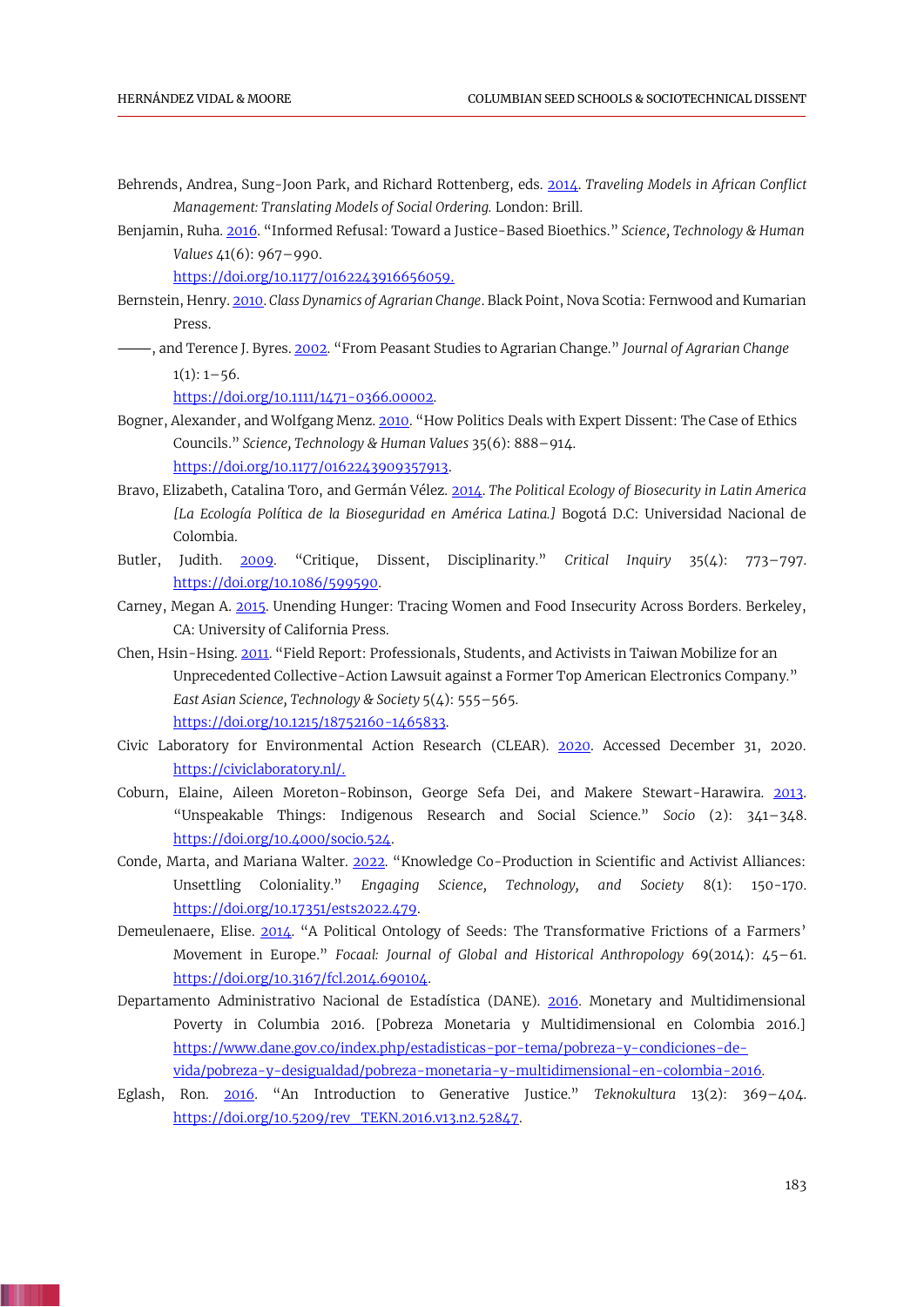- <span id="page-13-5"></span>Environmental Data and Governance Initiative. [2020.](#page-2-4) Accessed January 12, 2020. [https://envirodatagov.org.](https://envirodatagov.org/)
- <span id="page-13-0"></span>Epstein, Steven[. 1998.](#page-1-7) *Impure Science: AIDS Activism and the Politics of Knowledge*. Berkeley, CA: University of California Press.
- <span id="page-13-10"></span>Escobar, Arturo. [2011.](#page-5-2) *Encountering Development: The Making and Unmaking of the Third World.* Princeton, NJ: Princeton University Press.
- <span id="page-13-6"></span>Fair Tech Collective. [2020.](#page-2-5) Accessed December 23, 2020. [https://www.fairtechcollective.org/.](https://www.fairtechcollective.org/)

<span id="page-13-15"></span><span id="page-13-3"></span>[ia%20scores%200.77.](https://www.sipri.org/commentary/blog/2013/200-years-landlessness-land-inequality-and-search-peace-colombia#:~:text=USAID%20estimates%20(PDF)%20that%200.4,most%20unequal)%20Colombia%20scores%200.77)

- <span id="page-13-12"></span>Fals-Borda, Orlando. [1987](#page-5-3). "The Application of Participatory Action-Research in Latin America." *International Sociology* 2(4): 329–347. [https://doi.org/10.1177/026858098700200401.](https://doi.org/10.1177/026858098700200401)
- <span id="page-13-8"></span>Flores, Thomas E[. 2013](#page-4-2). "200 Years of Landlessness? Land Inequality and the Search for Peace in Colombia." *Stockholm International Peace Research Institute.*  [https://www.sipri.org/commentary/blog/2013/200-years-landlessness-land-inequality-and](https://www.sipri.org/commentary/blog/2013/200-years-landlessness-land-inequality-and-search-peace-colombia#:~:text=USAID%20estimates%20(PDF)%20that%200.4,most%20unequal)%20Colombia%20scores%200.77)[search-peace](https://www.sipri.org/commentary/blog/2013/200-years-landlessness-land-inequality-and-search-peace-colombia#:~:text=USAID%20estimates%20(PDF)%20that%200.4,most%20unequal)%20Colombia%20scores%200.77)[colombia#:~:text=USAID%20estimates%20\(PDF\)%20that%200.4,most%20unequal\)%20Colomb](https://www.sipri.org/commentary/blog/2013/200-years-landlessness-land-inequality-and-search-peace-colombia#:~:text=USAID%20estimates%20(PDF)%20that%200.4,most%20unequal)%20Colombia%20scores%200.77)
- Fortmann, Louise. [2014](#page-8-2). "Giving Back, Moving Forward." *Journal of Research Practice* 10(2): Article M10. [http://jrp.icaap.org/index.php/jrp/article/view/399/353.](http://jrp.icaap.org/index.php/jrp/article/view/399/353)
- Foucault, Michel[. 1975.](#page-1-8) *Discipline and Punish: The Birth of the Prison*. Translated by Alan Sheridan. New York: Random House.
- <span id="page-13-11"></span>Freire, Paulo[. 2000.](#page-5-4) *Pedagogy of the Oppressed.* Translated by Myra Bergman Ramos. New York: Bloomsbury Academic.
- <span id="page-13-1"></span>Frickel, Scott, and Kelly Moore, eds. [2006.](#page-1-9) *The New Political Sociology of Science: Institutions, Networks, and Power.* Madison, WI: University of Wisconsin Press.
- $-$ , Rebekah Torcasso, and Annika Anderson. [2015](#page-1-10). "The Organization of Expert Activism: Shadow Mobilization in Two Social Movements." *Mobilization: An International Quarterly* 20(3): 305–323. [https://doi.org/10.17813/1086-671X-20-3-305.](https://doi.org/10.17813/1086-671X-20-3-305)
- <span id="page-13-9"></span>Gan, Elaine. [2019](#page-5-5). "Sorting Seeds into Racialized Futures and Pasts." *Catalyst* 5(2): 1–5. [https://doi.org/10.28968/cftt.v5i2.32834.](https://doi.org/10.28968/cftt.v5i2.32834)
- Gibson, Diana[. 2019](#page-2-6). "KhoiSan Indigeneity and Entangled Becomings with Kanna, a Teacher Plant." *Catalyst*  5(2).

<span id="page-13-7"></span><span id="page-13-4"></span><span id="page-13-2"></span>[https://doi.org/10.28968/cftt.v5i2.32836.](https://doi.org/10.28968/cftt.v5i2.32836)

- Green, Lesley. [2020](#page-1-11). "Unmaking Soil Mastery: Postscript." *Environmental Humanities* 12(1): 285–287. [https://doi.org/10.1215/22011919-8142352.](https://doi.org/10.1215/22011919-8142352)
- Hammond, Jack L. [1999](#page-5-6). "Popular Education as Community Organizing in El Salvador." *Latin American Perspectives* 26(4): 69–94.

<span id="page-13-14"></span><span id="page-13-13"></span>[https://doi.org/10.1177/0094582X9902600403.](https://doi.org/10.1177/0094582X9902600403)

. .

Hernández Vidal, Nathalia[. 2022.](#page-7-0) "Pedagogies for Seed Sovereignty in Colombia: Epistemic, Territorial, and Gendered Dimensions. Agriculture and Human Values." *Agriculture and Human Values* <https://doi.org/10.1007/s10460-022-10310-9.>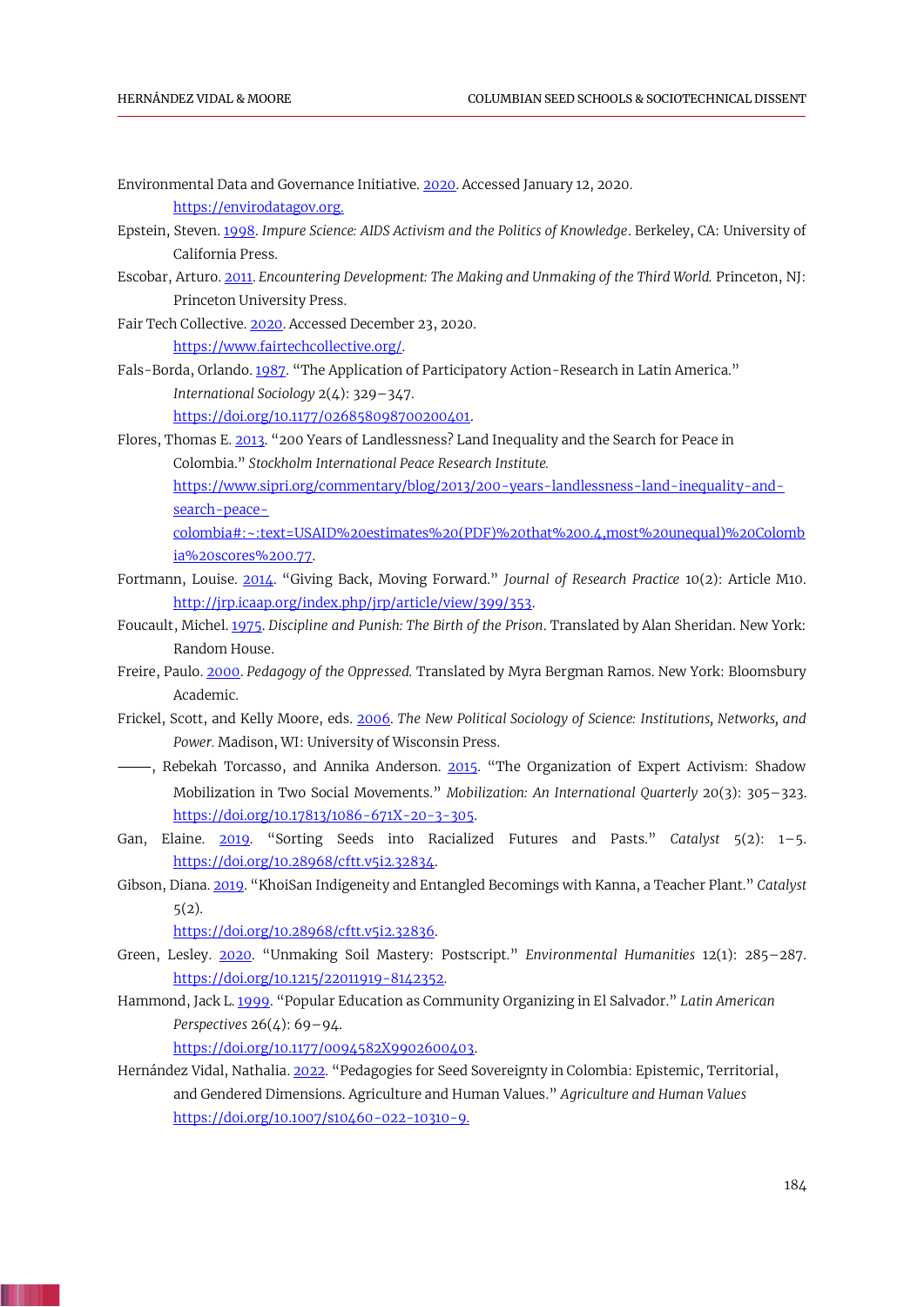- <span id="page-14-8"></span>⸻, Laura Gutiérrez Escobar[. 2019.](#page-4-3) "Epistemic and Political Struggles Against the Privatization of Seeds and Collective Knowledges" [Resistencias Epistemo-Políticas a la Privatización de las Semillas y los Saberes Colectivos.] *Revista Colombiana de Antropología* 55(2): 39–63.
- <span id="page-14-2"></span>Hess, David[. 2007.](#page-2-7) *Alternative Pathways in Science and Industry: Activism, Innovation, and the Environment in an Era of Globalization.* Cambridge, MA: MIT Press.
- Kalmanovitz, Salomón, and Enrique López[. 2006.](#page-5-7) *Colombian Agriculture in the XX Century. [La Agricultura Colombiana del Siglo XX]* Accessed March 25, 2022.

<span id="page-14-15"></span><span id="page-14-10"></span>[https://www.banrep.gov.co/es/agricultura-colombiana-el-siglo-xx.](https://www.banrep.gov.co/es/agricultura-colombiana-el-siglo-xx)

- Kautsky, Karl[. 1988.](#page-8-3) *The Agrarian Question.* Volume 2. London: Zwan Press.
- Kim, Sung Hwan, Hyomin Kim, and Sungsoo Song[. 2020](#page-1-12). "Public Deliberation on South Korean Power Plants: How Can Lay Knowledge Resist Against Expertise?" *East Asian Science, Technology & Society* 14(3): 459–477.

<span id="page-14-1"></span><span id="page-14-0"></span>[https://doi.org/10.1215/18752160-8697878.](https://doi.org/10.1215/18752160-8697878)

Kimura, Aya H[. 2017](#page-1-13). "Citizen Science in Post-Fukushima Japan: The Gendered Scientization of Radiation Measurement." *Science as Culture* 28(3): 337–350. [https://doi.org/10.1080/09505431.2017.1347154.](https://doi.org/10.1080/09505431.2017.1347154)

<span id="page-14-5"></span>Kline, Wendy[. 2019.](#page-2-8) *Coming Home: How Midwives Changed Birth*. Oxford: Oxford University Press.

- <span id="page-14-9"></span>Kloppenburg, Jack R. [2004.](#page-4-4) *First the Seed: The Political Economy of Plant Biotechnology.* Madison, WI: University of Wisconsin Press.
- <span id="page-14-12"></span>Latour, Bruno. [1987.](#page-8-4) *Science in Action: How to Follow Scientists and Engineers through Society*. Cambridge, MA: Harvard University Press.
- <span id="page-14-14"></span>Lenin, Vladimir I. [1964.](#page-8-5) *The Development of Capitalism in Russia.* Moscow: Progress Publishers.
- <span id="page-14-11"></span>Lyons, Kristina[. 2018](#page-5-8). "Chemical Warfare in Colombia, Evidentiary Ecologies, and Senti-Actuando [Feeling-Acting] Practices of Justice." *Social Studies of Science* 48(3): 414–437. [https://doi.org/10.1177/0306312718765375.](https://doi.org/10.1177/0306312718765375)
- Martin, Aryn, Natasha Myers, and Ana Viseu[. 2015](#page-10-0). "The Politics of Care in Technoscience." *Social Studies of Science* 45(5): 625–641.

<span id="page-14-16"></span><span id="page-14-6"></span><span id="page-14-4"></span><span id="page-14-3"></span>[https://doi.org/10.1177/0306312715602073.](https://doi.org/10.1177/0306312715602073)

- Martínez-Torres, Maria Elena, and Peter Rosset. [2014](#page-2-9). "Diálogo de Saberes in La Vía Campesina: Food Sovereignty and Agroecology." *Journal of Peasant Studies* 41(6):979–97. [https://doi.org/10.1080/03066150.2013.872632.](https://doi.org/10.1080/03066150.2013.872632)
- McCune, Nils, and Marlen Sánchez[. 2019](#page-2-10). "Teaching the Territory: Agroecological Pedagogy and Popular Movements." *Agriculture and Human Values* 36: 595–610. [https://doi.org/10.1007/s10460-018-9853-9.](https://doi.org/10.1007/s10460-018-9853-9)
- Medina, Eden, Ivan da Costa Marques, and Christina Holmes[. 2014.](#page-2-11) *Beyond Imported Magic: Essays on Science, Technology and Society in Latin America*. Cambridge, MA: MIT Press.

<span id="page-14-13"></span>Mies, Maria, and Vandana Shiva. [1993.](#page-8-6) *Ecofeminism.* London: Zed Books.

<span id="page-14-7"></span>Mihesua, Devon A., and Elizabeth Hoover, eds[. 2019.](#page-4-5) *Indigenous Food Sovereignty in the United States: Restoring Cultural Knowledge, Protecting Environments, and Regaining Health. New Directions in Native American Studies.* Norman, OK: University of Oklahoma Press.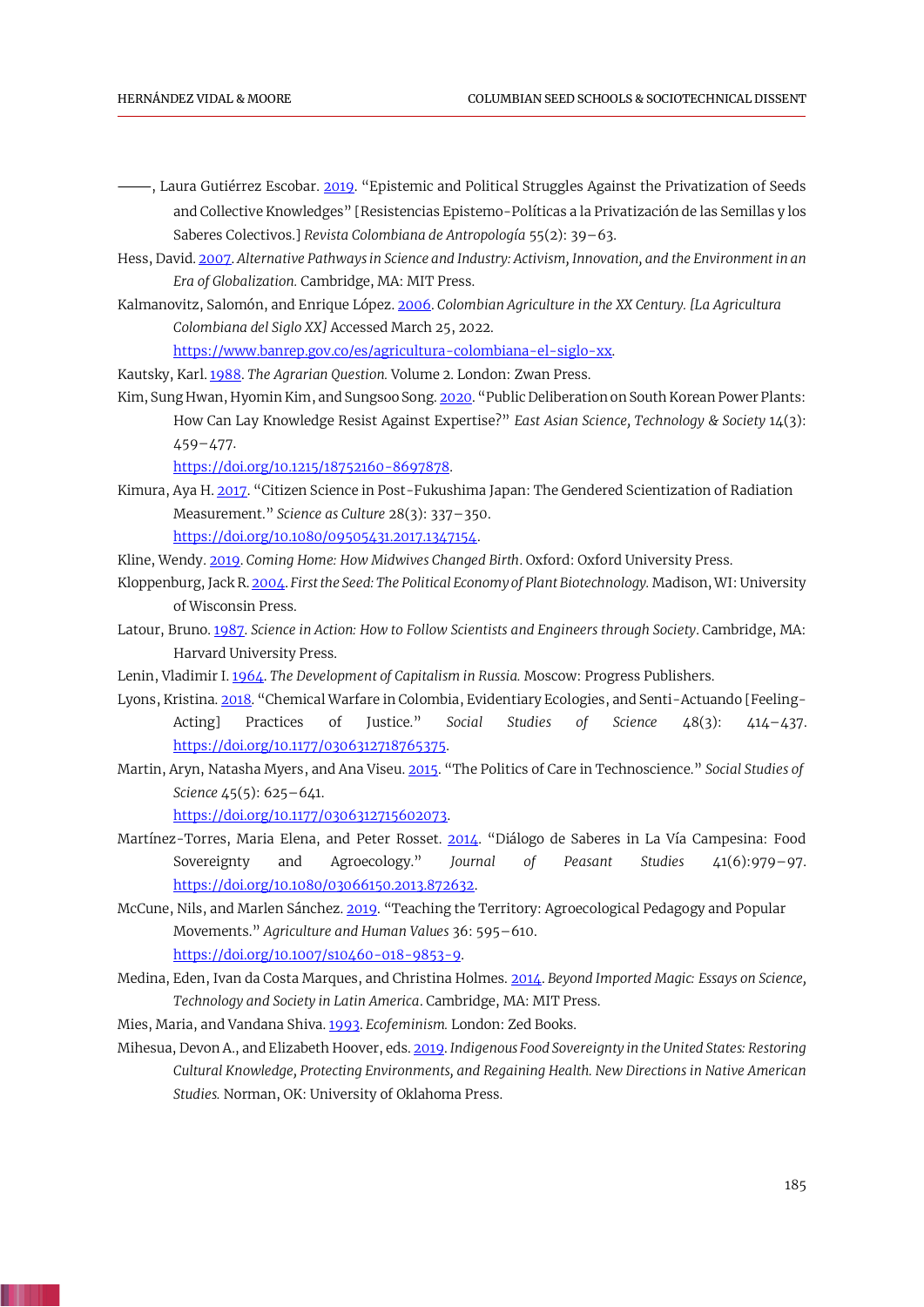Molano, Alfredo. [2015.](#page-4-6) "50 Years of Armed Conflict in Colombia" [50 Años de Conflicto Armado en Colombia.] *El Espectador.* Accessed March 24, 2020.

<span id="page-15-3"></span>[https://www.elespectador.com/noticias/redes-sociales/50-anos-de-conflicto-armado-en](https://www.elespectador.com/noticias/redes-sociales/50-anos-de-conflicto-armado-en-colombia-por-alfredo-molano-articulo-545707)[colombia-por-alfredo-molano-articulo-545707.](https://www.elespectador.com/noticias/redes-sociales/50-anos-de-conflicto-armado-en-colombia-por-alfredo-molano-articulo-545707)

- Moore, Kelly. [2008.](#page-1-14) *Disrupting Science: Social Movements, American Scientists, and the Politics of the Military, 1945–1975*. Princeton, NJ: Princeton University Press.
- Mukherjee, Rahul[. 2016](#page-1-15). "Toxic Lunch in Bhopal and Chemical Publics." *Science, Technology & Human Values* 41(5): 849–875.

<span id="page-15-11"></span><span id="page-15-2"></span>[https://doi.org/10.1177/0162243916645196.](https://doi.org/10.1177/0162243916645196)

- Murphy, Michelle[. 2017](#page-2-12). "What Can't a Body Do?" *Catalyst* 3:1. [https://doi.org/10.28968/cftt.v3i1.28791.](https://doi.org/10.28968/cftt.v3i1.28791)
- NEJRC. Northeastern Environmental Justice Research[. 2020.](#page-7-1) Northeastern University. Accessed December 31, 2020.

<span id="page-15-13"></span><span id="page-15-4"></span><span id="page-15-1"></span>[https://web.northeastern.edu/nejrc/.](https://web.northeastern.edu/nejrc/)

- Oreskes, Naomi, and Erik M. Conway. [2010.](#page-1-16) *Merchants of Doubt: How a Handful of Scientists Obscured the Truth on Issues from Tobacco Smoke to Climate Change.* New York: Bloomsbury.
- Ottinger, Gwen. [2013.](#page-1-17) Refining Expertise: How Responsible Engineers Subvert Environmental Justice Challenges. Cambridge, MA: MIT Press.
- <span id="page-15-5"></span>Parasarathy, Shobita. [2017.](#page-1-18) *Patent Politics: Life Forms, Markets and the Public Interest in the United States and Europe.* Chicago: University of Chicago Press.
- <span id="page-15-7"></span>Pérez Bustos, Tania, Alexandra Chocontá-Piraquive, Carolina Rincón-Rincón, and Eliana Sánchez-Aldana. [2019.](#page-1-19) "To Become Textile: Questioning the Feminization of Textile Crafts."[Hacer-Se Textil: Cuestionando la Feminización de los Oficios Textiles.] *Tabula Rasa* 32. [https://doi.org/10.25058/20112742.n32.11.](https://doi.org/10.25058/20112742.n32.11)

Phillips, Catherine. [2016.](#page-2-13) *Saving More Than Seeds: Practices and Politics of Seed Saving.* London: Routledge. PublicLab. [2020.](#page-2-14) Accessed December 26, 2020.

<span id="page-15-15"></span><span id="page-15-9"></span><span id="page-15-8"></span>[https://publiclab.org/about.](https://publiclab.org/about)

Puig de la Bellacasa, Maria[. 2015](#page-10-1). "Making Time for Soil: Technoscientific Futurity and the Pace of Care." *Social Studies of Science* 45(5): 691–716.

<span id="page-15-10"></span><span id="page-15-0"></span>[https://doi.org/10.1177/0306312715599851.](https://doi.org/10.1177/0306312715599851)

- Red de Semillas Libres de Colombia (RSL) [Network of Free Seeds of Colombia]. [2022.](#page-0-0) Accessed May 10, 2022. [http://www.semillas.org.co/es/quienes-somos.](http://www.semillas.org.co/es/quienes-somos)
- Reider, Rebecca[. 2009.](#page-2-15) Dreaming the Biosphere: The Theater of All Possibilities. Albuquerque: University of New Mexico Press.
- Roberson, Donald R[. 2002.](#page-5-9) *The Seeds of Social Change from Denmark.* Washington, DC: The United States Department of Education.

<span id="page-15-14"></span><span id="page-15-12"></span><span id="page-15-6"></span>[https://eric.ed.gov/?id=ED465048.](https://eric.ed.gov/?id=ED465048)

- Rocheleau, Dianne E., Barbara Thomas-Slayter, and Esther Wangari. [1996.](#page-8-7) *Feminist Political Ecology: Global Issues and Local Experience*. London: Routledge.
- Schmalzer, Sigrid, Daniel S. Chard, and Alyssa Botelho, eds. [2018.](#page-1-20) *Science for the People: Documents from America's Movement of Radical Scientists.* Amherst, MA: University of Massachusetts Press.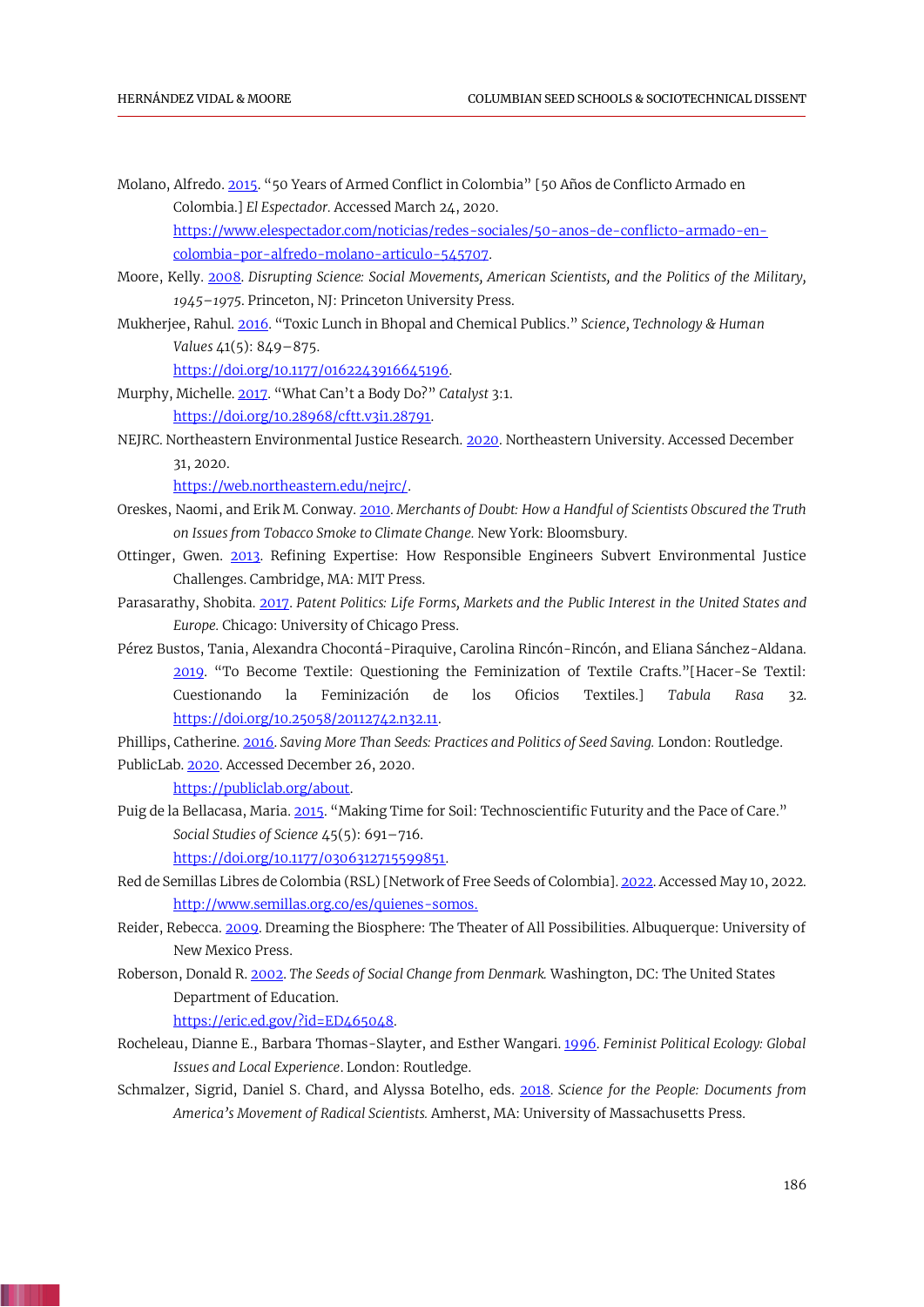- <span id="page-16-11"></span>Schrader, A. [2010](#page-11-5). "Responding to Pfiesteria Piscicida (the Fish Killer): Phantomatic Ontologies, Indeterminacy, and Responsibility in Toxic Microbiology." *Social Studies of Science* 40(2): 275–306. [https://doi.org/10.1177/0306312709344902.](https://doi.org/10.1177/0306312709344902)
- <span id="page-16-7"></span>Subramaniam, Banu[. 2014](#page-5-10). "Aliens in Our Midst: Managing Our Ecosystems." In *Controversies in Science and Technology: From Sustainability to Surveillance,* edited by Daniel Lee Kleinman, Karen A. Cloud-Hansen and Jo Handlesman. Wisconsin: University of Wisconsin Press. [https://oxford.universitypressscholarship.com/view/10.1093/oso/9780199383771.001.0001/isbn-](https://oxford.universitypressscholarship.com/view/10.1093/oso/9780199383771.001.0001/isbn-9780199383771-book-part-22)[9780199383771-book-part-22.](https://oxford.universitypressscholarship.com/view/10.1093/oso/9780199383771.001.0001/isbn-9780199383771-book-part-22)
- Suryanararayanan, Sainath, and Daniel Lee Kleinman. [2013](#page-1-21). "Be(e)coming Experts: The Controversy Over Insecticides in the Honeybee Colony Collapse Disorder." *Social Studies of Science* 43(2): 216–240. [https://doi.org/10.1177/0306312712466186.](https://doi.org/10.1177/0306312712466186)
- Tallbear, Kim[. 2014](#page-2-16). "Standing with and Speaking as Faith: A Feminist-Indigenous Approach to Inquiry." *Journal of Research Practice* 10(2): Article N17.

<span id="page-16-8"></span><span id="page-16-5"></span><span id="page-16-2"></span><span id="page-16-1"></span>[http://jrp.icaap.org/index.php/jrp/article/view/405/371.](http://jrp.icaap.org/index.php/jrp/article/view/405/371)

- Technoscience Research Unit. [2020.](#page-7-2) Accessed December 31, 2020. [https://ischool.utoronto.ca/research/institutes-labs/technoscience-research-unit/.](https://ischool.utoronto.ca/research/institutes-labs/technoscience-research-unit/)
- United States Indigenous Data Sovereignty Network. [2020.](#page-2-17) Accessed December 31, 2020. [https://usindigenousdata.org/.](https://usindigenousdata.org/)
- <span id="page-16-6"></span>Universia[. 2014.](#page-4-7) *Study: 9 Million Colombians Practice Family Agriculture. [Estudio: 9 Millones de Colombianos se Dedican a la Agricultura Familiar]* Accessed March 25, 2022. [https://www.universia.net/co/actualidad/orientacion-academica/estudio-9-millones](https://www.universia.net/co/actualidad/orientacion-academica/estudio-9-millones-colombianos-se-dedican-agricultura-familiar-1114643.html)[colombianos-se-dedican-agricultura-familiar-1114643.html.](https://www.universia.net/co/actualidad/orientacion-academica/estudio-9-millones-colombianos-se-dedican-agricultura-familiar-1114643.html)
- <span id="page-16-10"></span>Vernooy, Ronnie, Bhuwon Sthapit, and Guy Bessette. [2020.](#page-10-2) *Community Seed Banks: Concept and Practice. Facilitator handbook (updated version).* Rome: Bioversity International. [https://hdl.handle.net/10568/81286.](https://hdl.handle.net/10568/81286)
- <span id="page-16-9"></span>Villulla, Juan Manuel[. 2014.](#page-9-1) The Harvest is for Others: The Story of Rural Workers Behind Agribusiness. [Las Cosechas son Ajenas: Historia de los Trabajadores Rurales Detrás del Agronegocio.] Ituzaingó, Provincia de Buenos Aires: Editorial Cienflores.
- <span id="page-16-0"></span>Wattnem, Tamara Ann[. 2014.](#page-1-22) Outlawing Formal Seed Systems in the Global South: Seed Laws, Certification, and Standardization. MSc Thesis, University of Wisconsin–Madison. [https://www.google.com/url?sa=t&rct=j&q=&esrc=s&source=web&cd=&ved=2ahUKEwiW2eC9oO](https://www.google.com/url?sa=t&rct=j&q=&esrc=s&source=web&cd=&ved=2ahUKEwiW2eC9oOL2AhX2wQIHHbw_A2kQFnoECAUQAQ&url=https%3A%2F%2Fagroecology.wisc.edu%2Fwp-content%2Fuploads%2Fsites%2F75%2F2017%2F10%2Fwattnem_thesis_12_2014.pdf&usg=AOvVaw1UwddPwOI0MdcQUxDhyW9F) [L2AhX2wQIHHbw\\_A2kQFnoECAUQAQ&url=https%3A%2F%2Fagroecology.wisc.edu%2Fwp](https://www.google.com/url?sa=t&rct=j&q=&esrc=s&source=web&cd=&ved=2ahUKEwiW2eC9oOL2AhX2wQIHHbw_A2kQFnoECAUQAQ&url=https%3A%2F%2Fagroecology.wisc.edu%2Fwp-content%2Fuploads%2Fsites%2F75%2F2017%2F10%2Fwattnem_thesis_12_2014.pdf&usg=AOvVaw1UwddPwOI0MdcQUxDhyW9F)[content%2Fuploads%2Fsites%2F75%2F2017%2F10%2Fwattnem\\_thesis\\_12\\_2014.pdf&usg=AOv](https://www.google.com/url?sa=t&rct=j&q=&esrc=s&source=web&cd=&ved=2ahUKEwiW2eC9oOL2AhX2wQIHHbw_A2kQFnoECAUQAQ&url=https%3A%2F%2Fagroecology.wisc.edu%2Fwp-content%2Fuploads%2Fsites%2F75%2F2017%2F10%2Fwattnem_thesis_12_2014.pdf&usg=AOvVaw1UwddPwOI0MdcQUxDhyW9F) [Vaw1UwddPwOI0MdcQUxDhyW9F.](https://www.google.com/url?sa=t&rct=j&q=&esrc=s&source=web&cd=&ved=2ahUKEwiW2eC9oOL2AhX2wQIHHbw_A2kQFnoECAUQAQ&url=https%3A%2F%2Fagroecology.wisc.edu%2Fwp-content%2Fuploads%2Fsites%2F75%2F2017%2F10%2Fwattnem_thesis_12_2014.pdf&usg=AOvVaw1UwddPwOI0MdcQUxDhyW9F)
- Williams, Logan D. A[. 2019.](#page-2-18) *Eradicating Blindness: Global Health Innovation from South Asia.* London Palgrave.
- ⸻, Sharlissa Moore[. 2019](#page-2-19). "Guest Editorial: Conceptualizing Justice and Counter-Expertise." *Science as Culture* 28(3): 251–276.

<span id="page-16-4"></span><span id="page-16-3"></span>[https://doi.org/10.1080/09505431.2019.1632820.](https://doi.org/10.1080/09505431.2019.1632820)